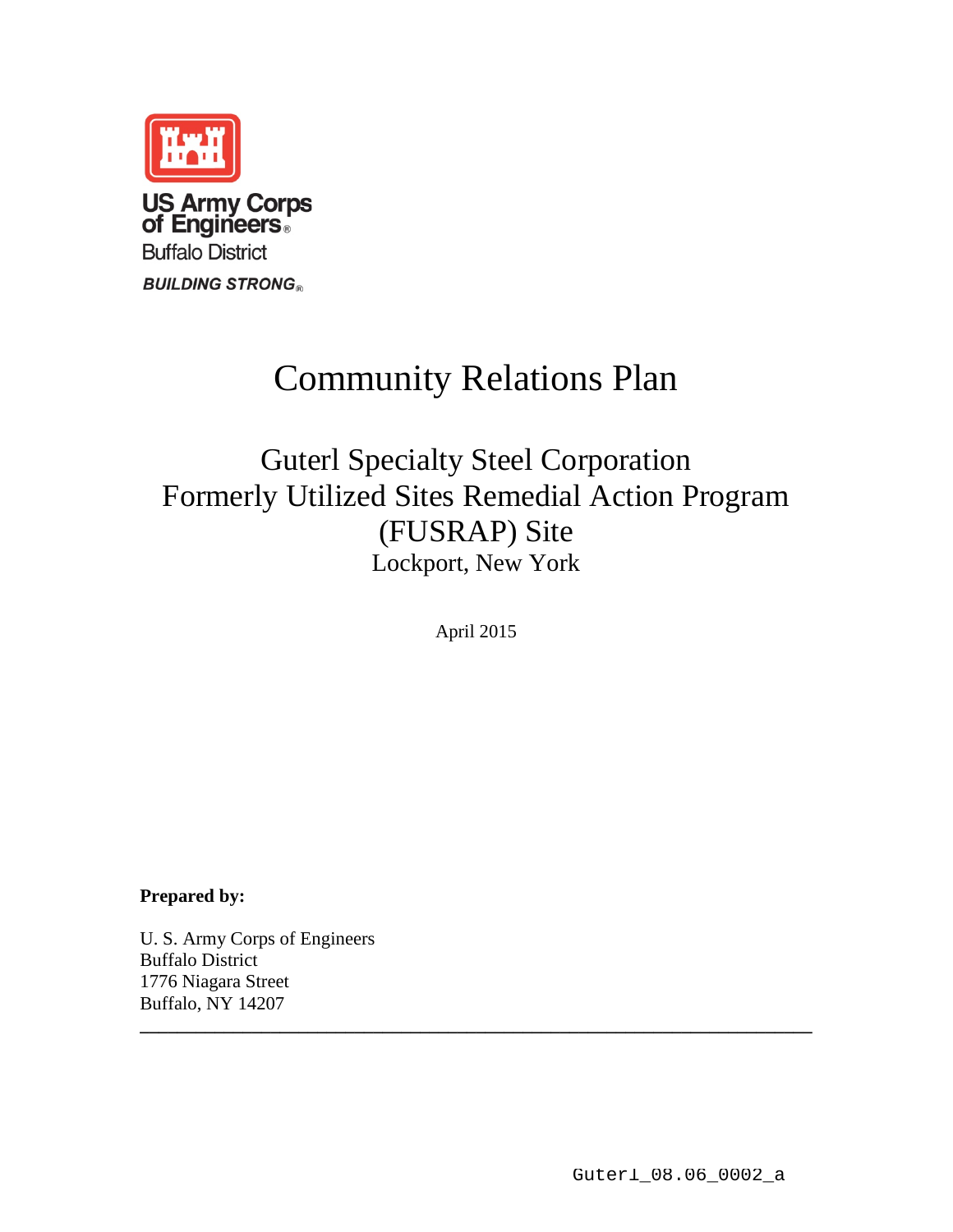# Community Relations Plan<br>Guterl Specialty Steel Corporation FUSRAP Site<br>Lockport, New York

### **TABLE OF CONTENTS**

| 1.0 |  |  |  |
|-----|--|--|--|
| 2.0 |  |  |  |
| 2.1 |  |  |  |
| 2.2 |  |  |  |
| 2.3 |  |  |  |
| 3.0 |  |  |  |
| 3.1 |  |  |  |
| 3.2 |  |  |  |
| 3.3 |  |  |  |
| 3.4 |  |  |  |
| 3.5 |  |  |  |
| 4.0 |  |  |  |
| 4.1 |  |  |  |
| 4.2 |  |  |  |
| 5.0 |  |  |  |
|     |  |  |  |
|     |  |  |  |
|     |  |  |  |
|     |  |  |  |
|     |  |  |  |
|     |  |  |  |
|     |  |  |  |
|     |  |  |  |
|     |  |  |  |
|     |  |  |  |
|     |  |  |  |
|     |  |  |  |
|     |  |  |  |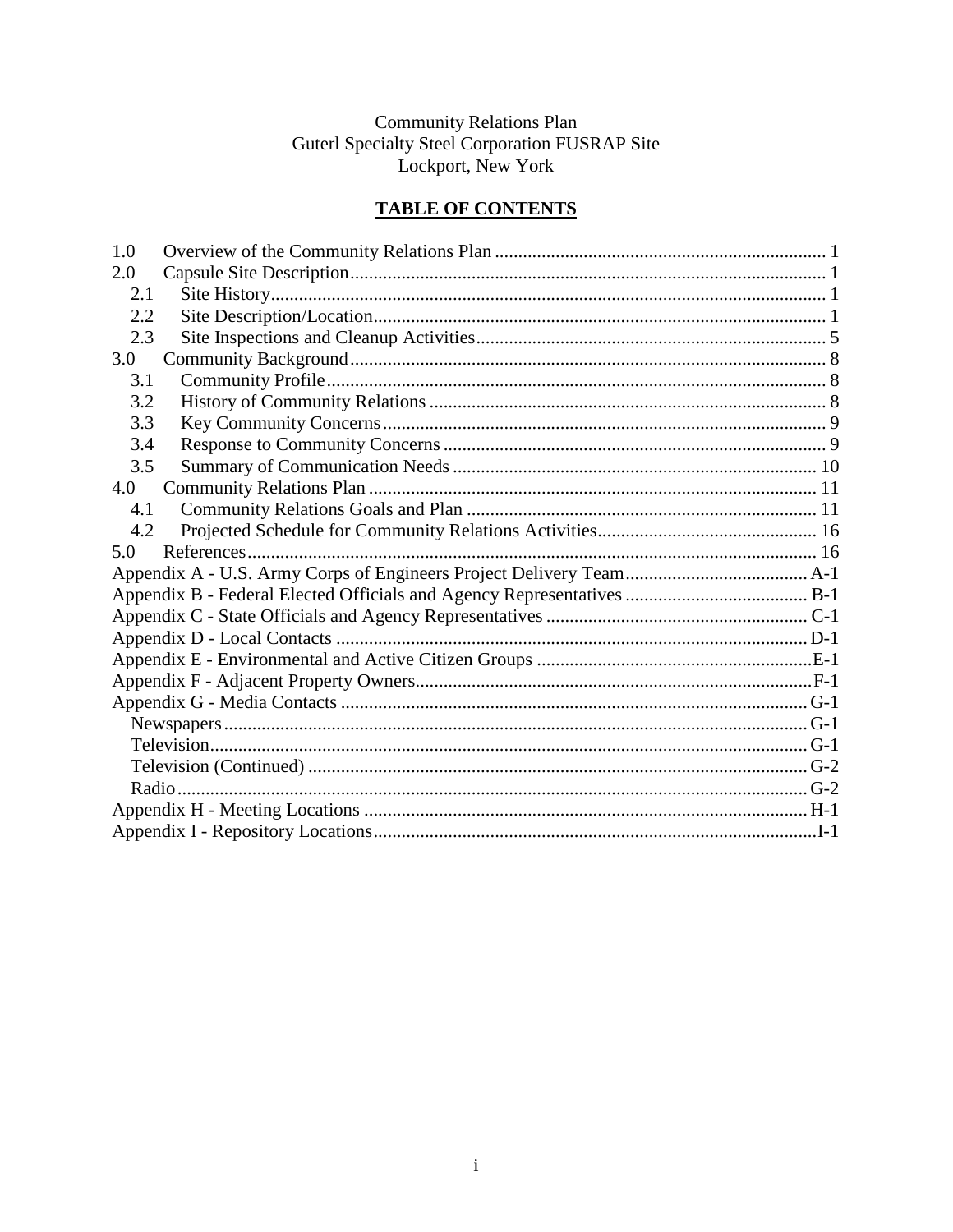### **LIST OF ACRONYMS**

| <b>AEC</b>    | <b>Atomic Energy Commission</b>                                       |
|---------------|-----------------------------------------------------------------------|
| <b>CERCLA</b> | Comprehensive Environmental Response, Compensation, and Liability Act |
| <b>CFR</b>    | Code of Federal Regulations                                           |
| <b>DEC</b>    | Department of Environmental Conservation                              |
| <b>DOE</b>    | U.S. Department of Energy                                             |
| <b>DOH</b>    | Department of Health                                                  |
| EPA           | <b>U.S. Environmental Protection Agency</b>                           |
| <b>FS</b>     | feasibility study                                                     |
| <b>FUSRAP</b> | Formerly Utilized Sites Remedial Action Program                       |
| <b>HTRW</b>   | Hazardous, Toxic and Radioactive Waste                                |
| <b>NCP</b>    | National Oil and Hazardous Substances Pollution Contingency Plan      |
| <b>NYS</b>    | New York State                                                        |
| <sup>RI</sup> | remedial investigation                                                |
| U.S.          | <b>United States</b>                                                  |
| <b>USACE</b>  | U.S. Army Corps of Engineers                                          |
|               |                                                                       |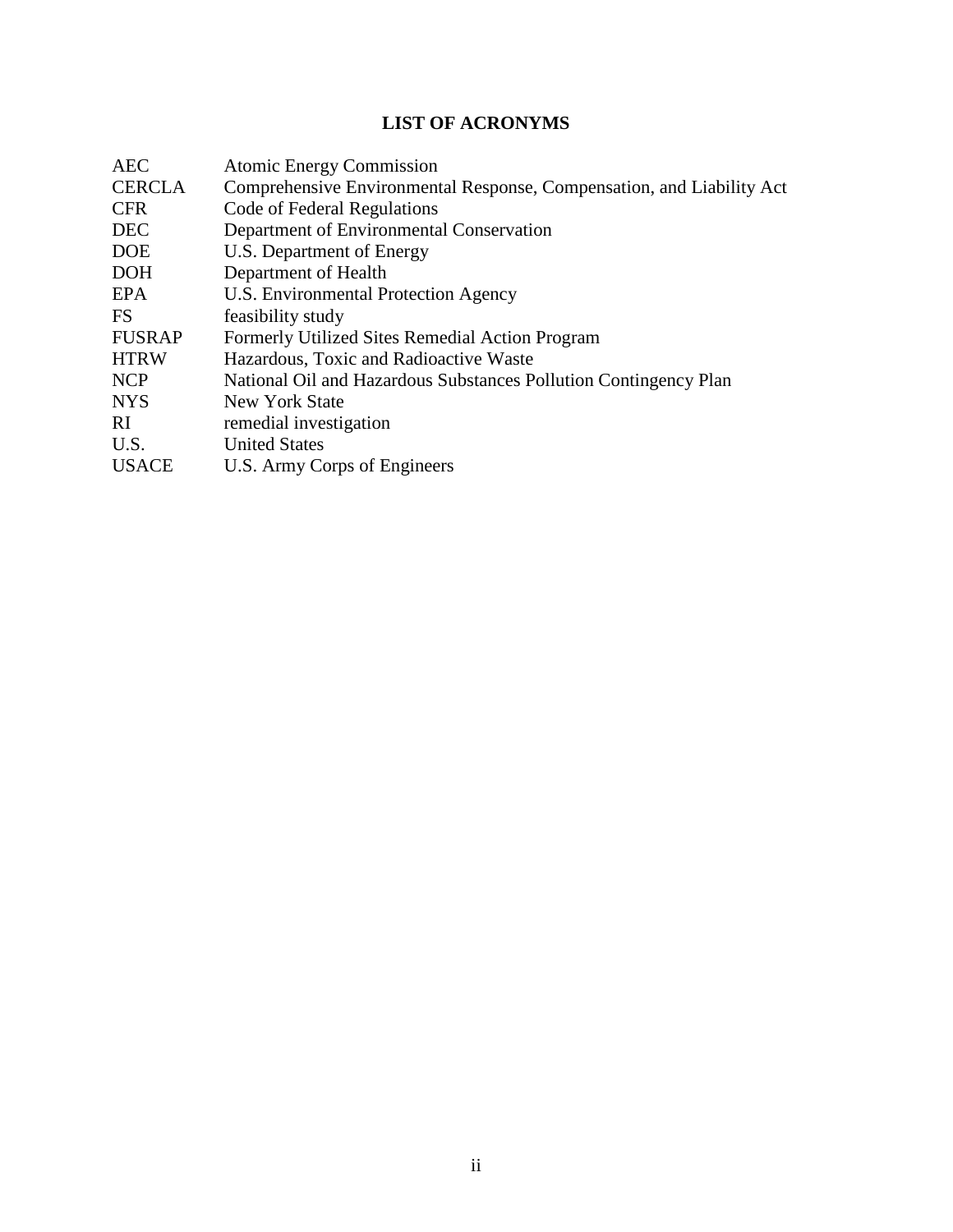# **1.0: Overview of the Community Relations Plan**

The United States (U.S.) Army Corps of Engineers, Buffalo District, developed this community relations plan to provide a framework for community relations activities for the Guterl Specialty Steel Corporation Formerly Utilized Sites Remedial Action Program (FUSRAP) Site located in Lockport, New York, and to comply with 40 Code of Federal Regulations (CFR) 300.430 (c) (2).

FUSRAP was initiated in 1974 to identify, investigate, and if necessary, clean up or control sites throughout the U.S. that were contaminated as a result of activities conducted in support of the Nation's early atomic energy and weapons program. When implementing FUSRAP, the Corps follows the Comprehensive Environmental Response, Compensation, and Liability Act (CERCLA), as amended by the Superfund Amendments and Reauthorization Act of 1986 (SARA), and the National Oil and Hazardous Substances Pollution Contingency Plan, more commonly called the National Contingency Plan (NCP).

This community relations plan defines the scope and focus of the Corps' public participation activities during the feasibility study (FS) phase of the project and presents an organized, targeted approach for effective communication and positive, beneficial community relations. Including this overview section, this plan contains five sections: Section 2 provides a capsule description of the Guterl Specialty Steel Corporation FUSRAP Site, Section 3 provides background information about the community surrounding the site, Section 4 presents the community relations program, and Section 5 lists the documents used to develop this plan. The Appendices provide federal, state and local contacts and available resources.

# **2.0 Capsule Site Description**

## *2.1 Site History*

From 1948 to 1956, in addition to the production of steel and steel alloys, the area now known as the Guterl Specialty Steel Corporation FUSRAP Site was being operated by Simonds Saw and Steel Company, as a contractor for the U.S. Atomic Energy Commission (AEC) to roll uranium steel billets into rods. The uranium metal billets were received from off-site sources via railcar and were shipped back off site via railcar after rolling to contract specifications. Records indicate that Simonds Saw and Steel processed between 25 million and 35 million pounds of natural uranium metal and approximately 30,000 to 40,000 pounds of thorium metal during that time.

### *2.2 Site Description/Location*

The Guterl Specialty Steel Corporation FUSRAP Site is located in the south eastern corner of the City of Lockport, in Niagara County, New York (Figure 1). The 70-acre site is bordered by residential and commercial properties to the north, Ohio Street to the east, the New York State (NYS) Barge Canal to the south, and Route 93 to the west.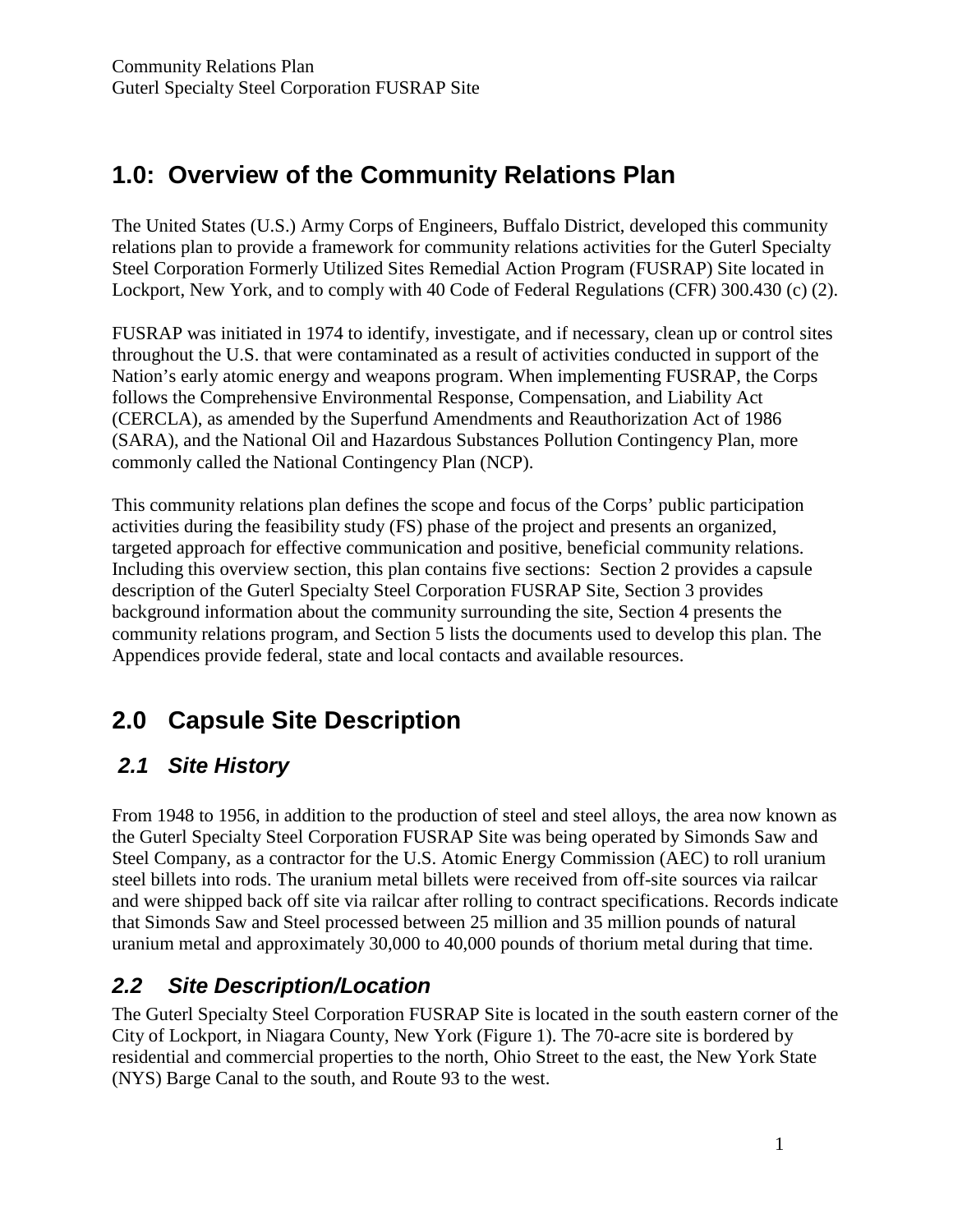

**Figure 1: Site Location**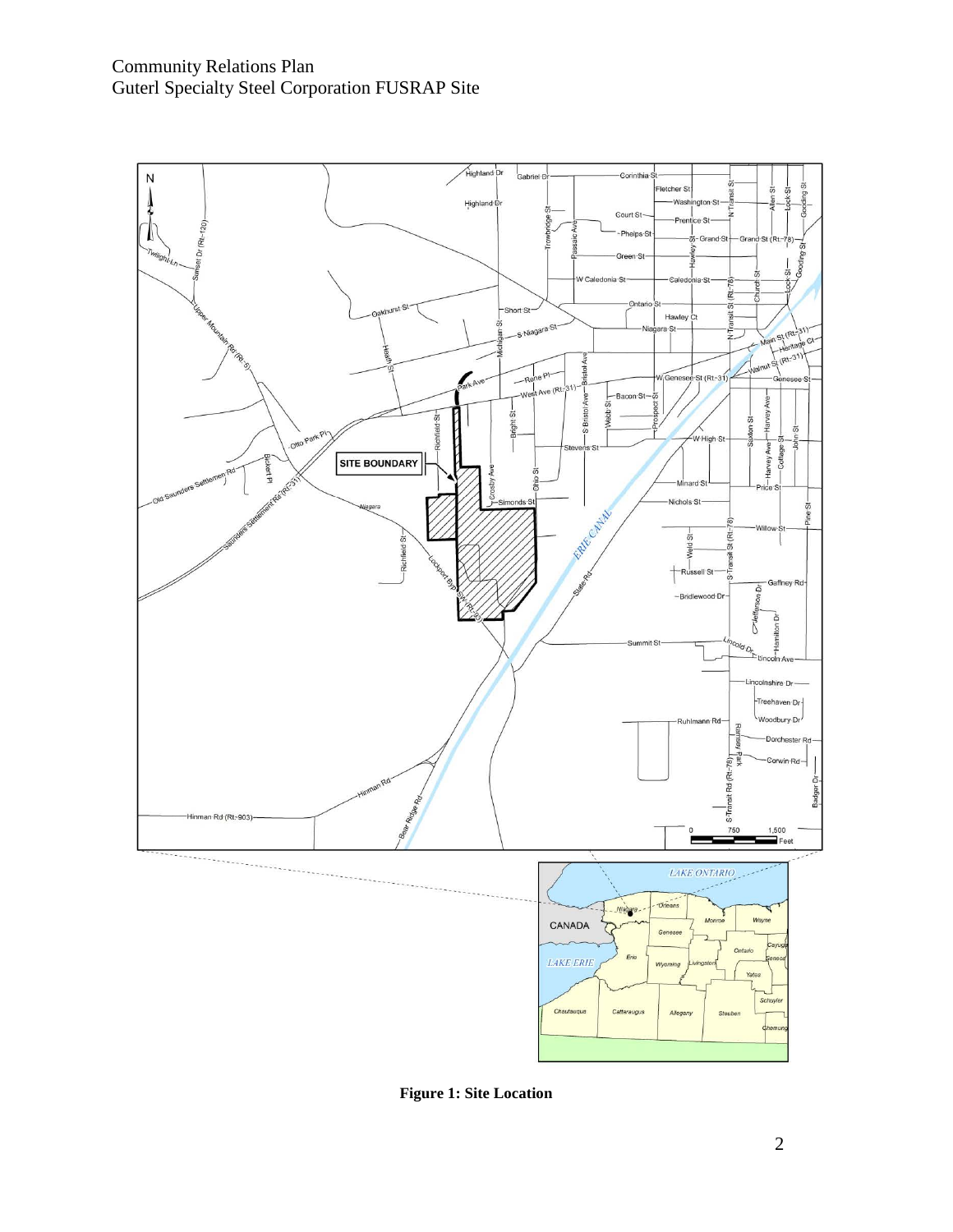The site is located approximately one mile southeast of the west branch of Eighteen Mile Creek and 200 feet north of the northeast-southwest flowing Erie Barge Canal. An active dolostone quarry is located approximately 0.1 miles southwest of the site. There is a residential area along the northern border of the site.

As shown in Figure 2 on the next page, the property is grouped into three areas: the 52-acre Allegheny Technologies, Inc., Allvac, property, which includes several buildings that have not been associated with AEC activities; the nine-acre landfill area, located in the northwest corner of the site; and the nine-acre excised property, which includes 10 buildings associated with AEC activities, located in the southeast corner of the site. Allegheny Technologies, Inc., Allvac, operates a specialty steel manufacturing facility in the southwest portion of the property. The nine-acre landfill area ceased operations as a waste disposal area in 1981. The nine-acre excised area that contains the buildings once used to roll uranium metal is abandoned and chain-link security fence surrounds the dormant buildings.

The site's industrial use has destroyed much of the original ecological habitat on the site. Future land uses being considered for the site are light industrial/commercial purposes. Geologic features include an overburden layer that ranges from 4 to 13 feet in depth before bedrock is reached. There are two federally listed threatened species in Niagara County, the bald eagle, *haliaeetus leucocephalus*, and the eastern prairie fringed orchid, *plantanthera leucophea*. The site is not within the limit of a 100-year or 500-year floodplain and does not contain any surface water bodies such as ponds or streams. A low-lying seasonal wetland that is unregulated exists off the site immediately south and west of the landfill area.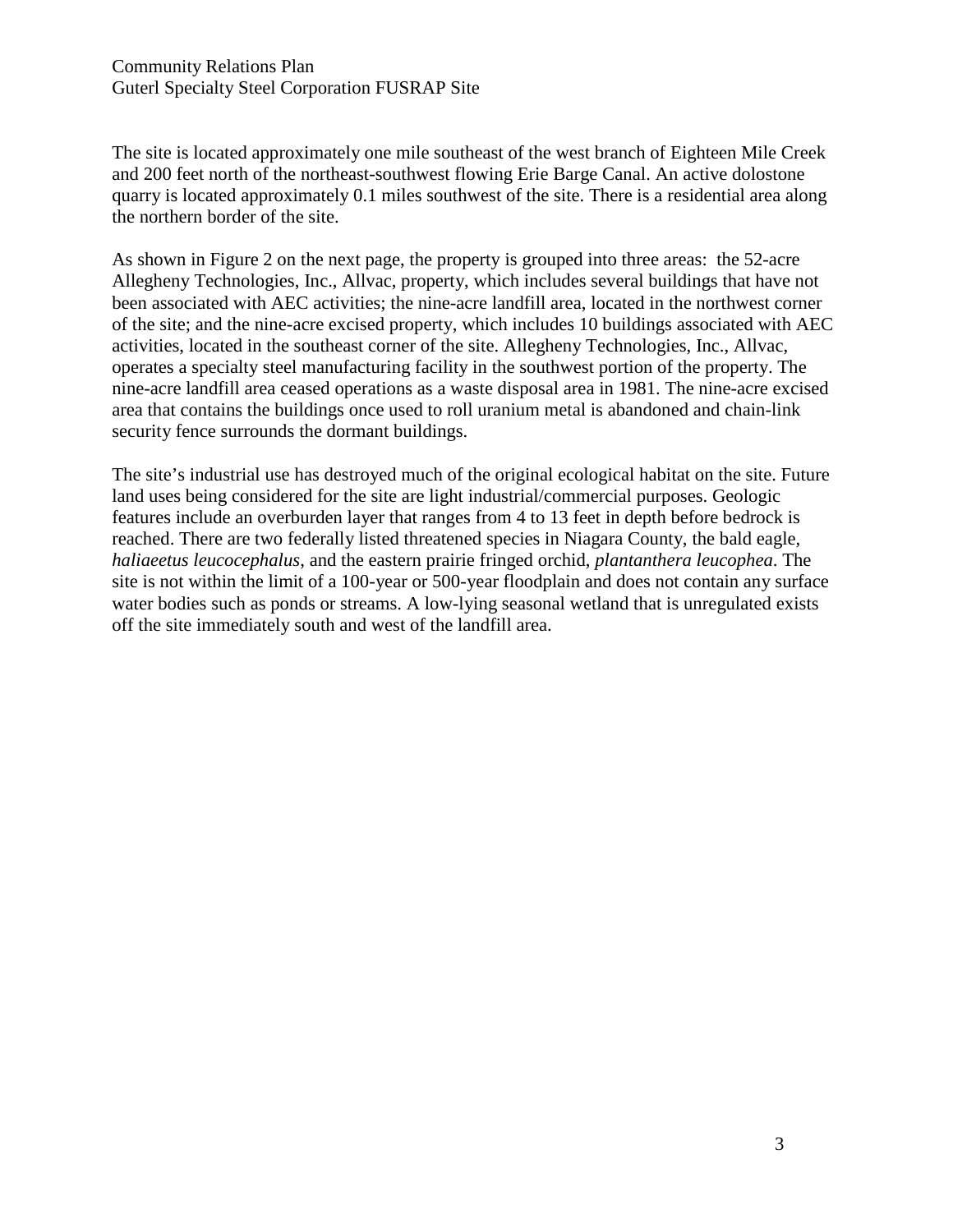

**Figure 2: Site Areas**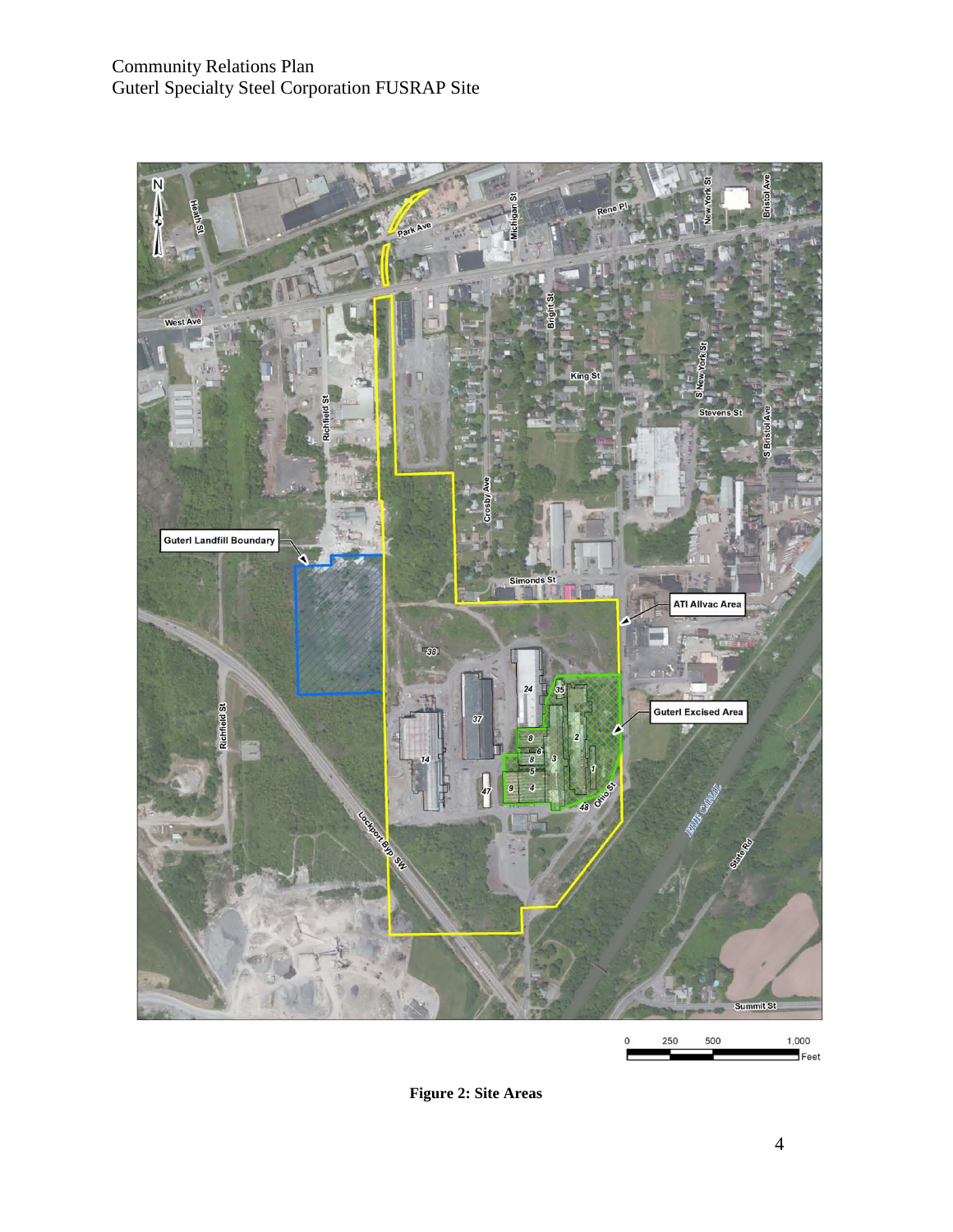### *2.3 Site Inspections and Cleanup Activities*

A chart outlining the CERCLA Process along with an explanation of each phase is provided below.



## CERCLA Process

*\*The Guterl Specialty Steel Company FUSRAP Site is currently in the feasibility study phase of the CERCLA process*

Preliminary Assessment/Site Inspection

• To determine whether environmental contamination from past federal activities on a site poses a potential threat to human health and the environment that requires further investigation.

Remedial Investigation

- To determine the nature and extent of contamination resulting from past federal activity.
- To evaluate the fate and transport of contaminants through site media (e.g. groundwater, surface water, etc.).
- To assess potential human health and ecological risks resulting from contaminants in the environment.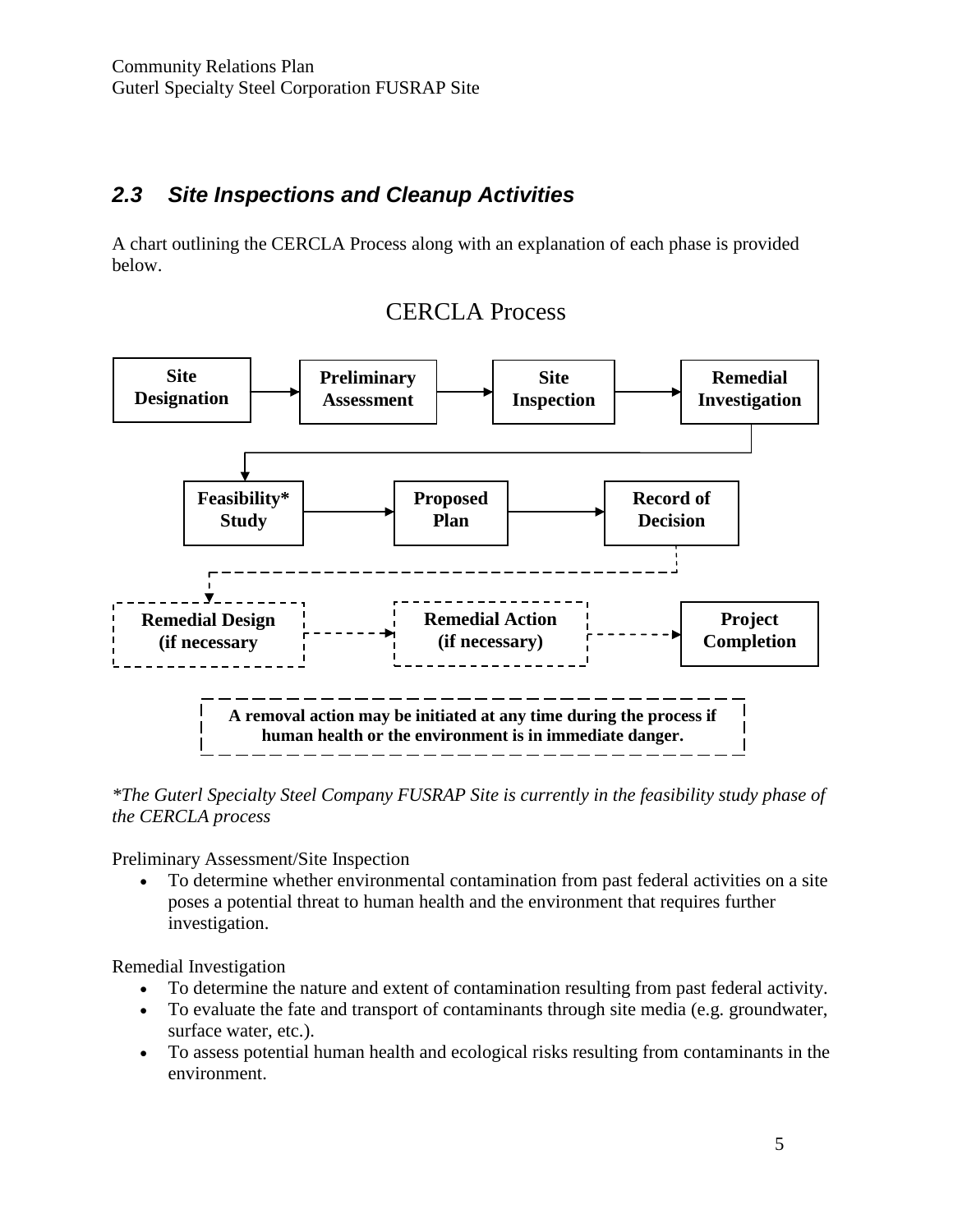#### Community Relations Plan Guterl Specialty Steel Corporation FUSRAP Site

Feasibility Study

- To identify and evaluate potential cleanup technologies and develop remedial response alternatives.
- To conduct an initial screen of technologies based on effectiveness, implementability and cost.
- To assemble remedial alternatives from the technologies retained after the initial screening process.
- To perform a detailed analysis and evaluation of each remedial alternative based upon its: 1) Overall protection of human health and the environment;
	- 2) Compliance with Applicable or Relevant and Appropriate Requirements (ARARs);
	- 3) Long-term effectiveness and permanence;
	- 4) Reduction of toxicity, mobility, or volume through treatment;
	- 5) Short-term effectiveness;
	- 6) Implementability; and
	- 7) Cost.

Proposed Plan

- To document the lead agency's preferred remedial alternative.
- To seek and consider comments from federal and state environmental regulatory agencies.
- To seek and consider comments from the public through a mandatory minimum 30-day public review period.

Record of Decision

• To document the lead agency's selection of the remedial alternative based upon the remedial investigation, the feasibility study, and comments received from federal and state regulatory agencies and the public on the proposed plan.

Remedial Design (if necessary)

• Detailed designs, plans, specifications, and bid documents for conducting the remedial action are developed during this phase.

Remedial Action (if necessary)

• Upon approval of the remedial design, remedial action (the actual construction and implementation of the selected remedial alternative) is initiated. The remedial action is conducted until the remedial action objectives are achieved.

Site Closeout

• Documents and demonstrates that the executing lead agency completed the response action in accordance with the record of decision and in compliance with CERCLA, as amended, and the NCP.

Long-Term Management

• Certain remedies may require a period of operation and maintenance, after the remedy is implemented, before the remedial action objectives and cleanup criteria are achieved.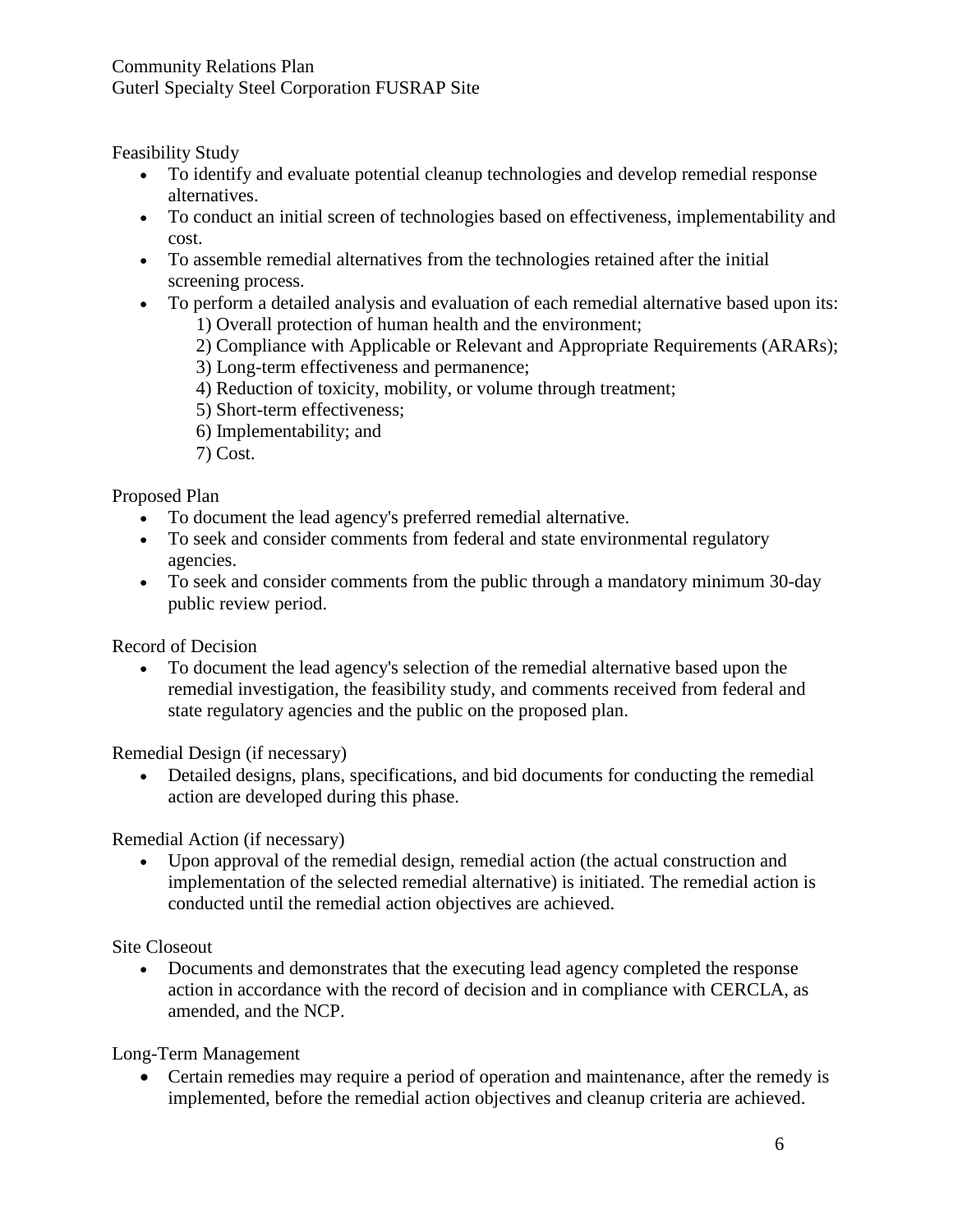- In the NCP, if a remedial action is selected that results in hazardous substances, pollutants, or contaminants remaining at the site above levels that allow for unlimited use and unrestricted exposure, the lead agency shall review such action no less often than every five years after initiation of the selected remedial action; this includes site monitoring, if necessary, to ensure the effectiveness of the response.
- Under FUSRAP the Corps of Engineers is responsible for conducting the first two years of any necessary operations and maintenance and/or site monitoring following remedy completion, after which the site is turned over to the U.S. Department of Energy (DOE) for long-term stewardship.

The DOE determined that the former Simonds Saw and Steel Site (the Guterl Specialty Steel Corporation Site) was eligible for inclusion in FUSRAP in 2000. The Corps conducted a Preliminary Assessment/Site Inspection in 2001, which concluded that there was no immediate threat to human health or the environment at the site. However, because of the potential for FUSRAP-related contaminants to pose a threat to human health and the environment in the future, it was recommended that the site proceed to the remedial investigation (RI) phase to further characterize FUSRAP-related materials associated with past government contract activities.

The Corps completed a Data Gap Analysis Report in 2005 which was used to develop site specific work plans for the RI during 2006 (Site Safety & Health Plan, Gamma Walkover Survey Plan, Field Sampling Plan, and Quality Assurance Plan).

Field sampling data for the RI was obtained between June 2007 and December 2007. Activities performed during the RI field data collection were to identify and evaluate the extent of residual radioactive contamination (uranium and thorium) in surface soil, subsurface soil, groundwater, surface water, sediments (Erie Canal), buildings, and the landfill area.

Findings from the 2010 RI report are listed below:

- There are currently no imminent threats to human health or the environment due to FUSRAP-related materials on the Guterl Specialty Steel Corporation FUSRAP Site.
- The RI confirmed the presence of, and added new information about the nature and extent of thorium and uranium contamination at the Guterl Specialty Steel Corporation FUSRAP Site.
- Soil and groundwater contamination was documented above RI screening levels [levels established by the U.S. Nuclear Regulatory Commission or U.S. Environmental Protection Agency (EPA) to assist in defining the nature and extent of contamination] within the Guterl Specialty Steel Corporation FUSRAP Site.
- Some degree of FUSRAP-related material was detected above background in the Excised Area including all of the buildings, the soil, and the utility surface water/sediments.
- The most heavily contaminated buildings in the Excised Area are Buildings 6 and 8, primary buildings used for receiving, heating, rolling, packaging, and shipping uranium metal.
- Shallow bedrock groundwater on the site is impacted by FUSRAP-related materials.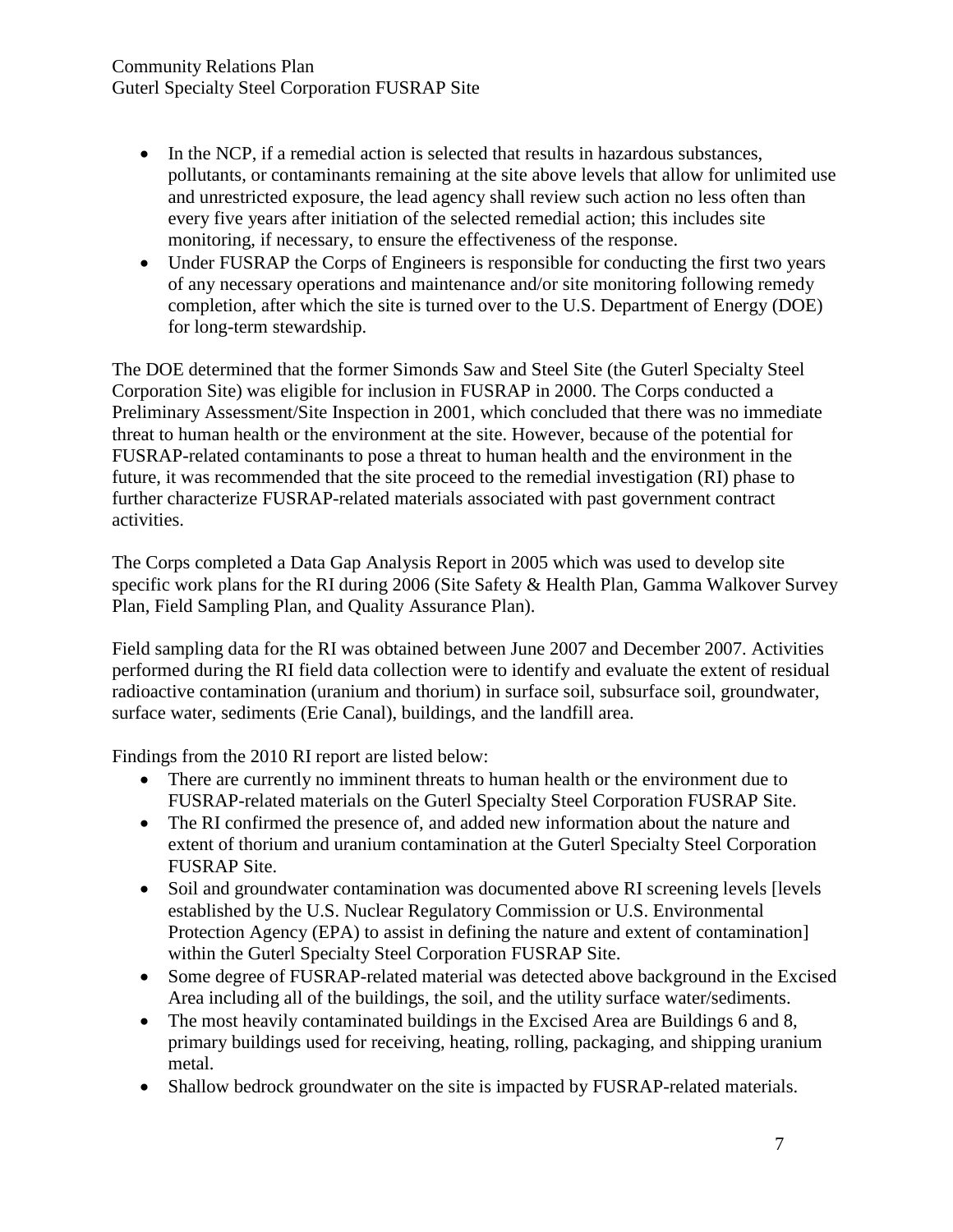• Surface water and sediment samples collected from the Erie Canal did not indicate FUSRAP-related impacts.

Following the release of the RI report, the Corps performed an analysis to identify any gaps in the RI data. Because deeper groundwater below the site was not sampled during the RI, additional data collection was recommended to determine the full vertical and horizontal extent of the groundwater contamination. The data gap investigation included the installation of 17 additional groundwater monitoring wells, aquifer testing, additional groundwater sampling and analysis, sampling of groundwater seeps, and supplemental groundwater and seep monitoring for one year following the start of the investigation.

The data gap investigation report, completed in 2012, indicated that multiple wells show lowlevel uranium impacts to groundwater and to some groundwater seep samples discharging into the Erie Canal. Impacts to the surface water of the Erie Canal were not observed. The Corps continues to monitor groundwater, Erie Canal seeps, and surface water in the Erie Canal, annually.

The Corps is currently preparing a feasibility study to develop remedial alternatives, which would be appropriate to mitigate potential future unacceptable risks from exposure to FUSRAPrelated contamination at the site.

# **3.0 Community Background**

## *3.1 Community Profile*

The City of Lockport is the second largest city in Niagara County with a population of 21,165 indicated in the 20[1](#page-10-0)0 U.S. Census.<sup>1</sup> The 2010 U.S. Census also indicates that there are 10,092 housing units within the City of Lockport and that the median family income is \$61,070 in Niagara County.

The City of Lockport is governed by a mayor that serves a four-year term. It also has a common council with a president and six aldermen. The Guterl Specialty Steel Corporation FUSRAP Site is located in the Third Ward of the City of Lockport.

The Lockport Public School System has an elementary school that is 2.4 miles from the site; and a high school that is 1.7 miles from the site. The Lockport Memorial Hospital is 2.8 miles from the site. The closest park, Altro Park, is within a mile from the site on South Transit Road. There are several shopping facilities within two miles of the site.

## *3.2 History of Community Relations*

A news release announcing that the Corps of Engineers Buffalo District would be investigating the Guterl Specialty Steel Corporation FUSRAP Site was released on October 5, 2000. The news

<span id="page-10-0"></span><sup>&</sup>lt;sup>1</sup> Reference: U.S. Department of Commerce, U.S. Census Bureau, 2010 Census Population Finder <http://www.census.gov/popfinder/> downloaded September 6, 2013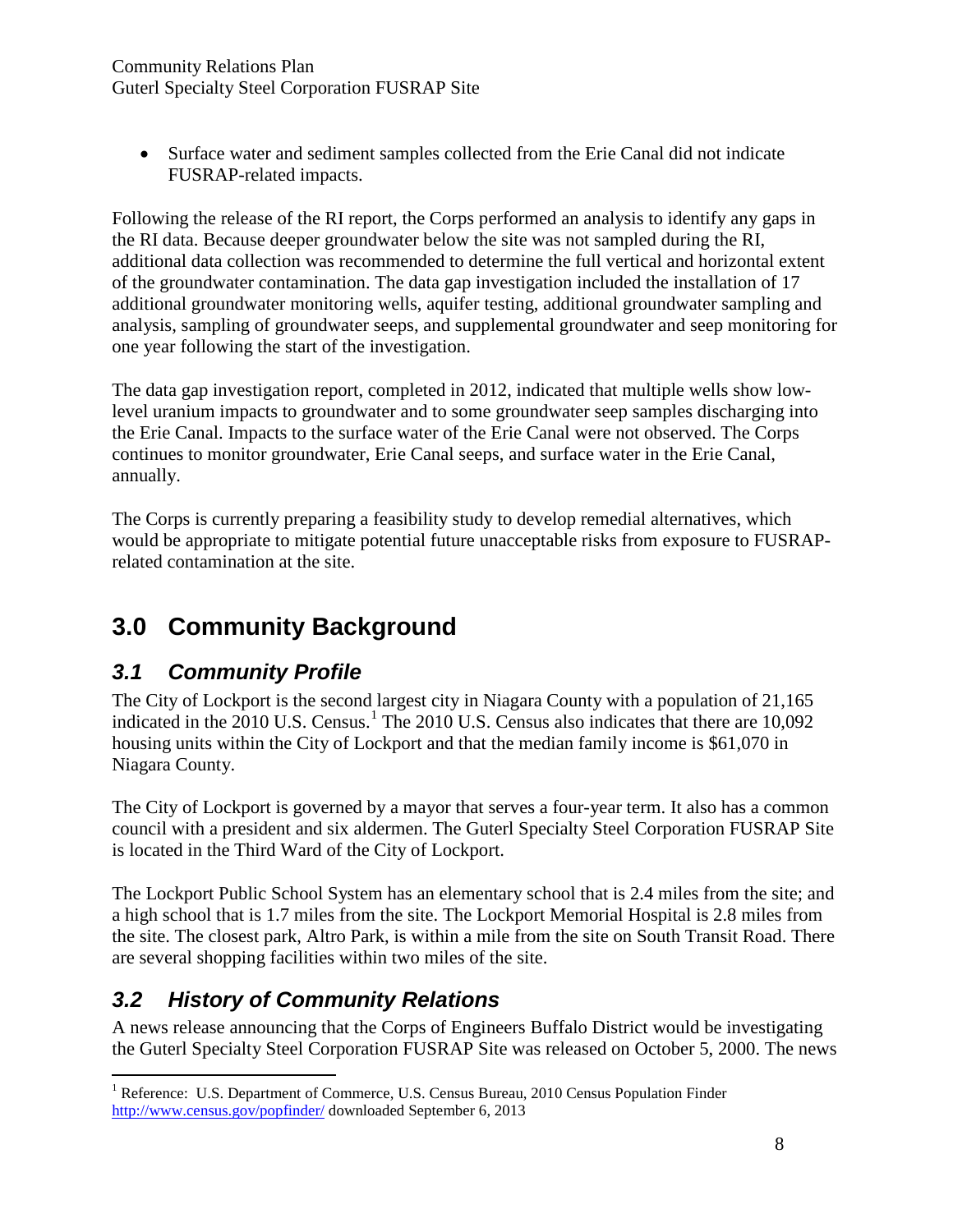release indicated that citizens interested in participating in a community assessment for the site should contact the Corps. A local television station carried the news story and many members of the community contacted the Corps to participate in the community assessment.

Briefings were conducted by the Corps with employees that were working on the Allegheny Ludlum portion of the site in 2001. The Corps conducted an afternoon and an evening project information session in February 2001. Approximately 150 people attended each meeting. Community participants at these meeting were mostly local residents. Many participants had family members that had previously worked, or currently worked, at the site and they were interested in the U.S. Department of Labor's Energy Employees Occupational Illness Compensation Program. A representative from the DOE was in attendance at both meetings. Community assessment questionnaires were distributed at the meetings.

Newsletters were mailed to the community in June 2007 and March 2008. An information session was conducted regarding the RI report in October 2010 with approximately 46 in attendance. A newsletter was also mailed to the community in February 2012 regarding the findings of the Data Gap Investigation. The Corps of Engineers, during April 2012, assisted the Niagara County Health Department with performing a well survey to determine whether residential wells were being used in the area surrounding the site.

# *3.3 Key Community Concerns*

The following concerns were identified from input received from the community:

- Health-related impacts from working in radiologically contaminated areas after AEC activities were completed at the site.
- Health-related impacts due to living near the site including from drinking well water in the area for a long period of time and concern for pets drinking surface water.
- Eligibility for the worker's compensation program started by the DOE, researched by the National Institute for Occupational Safety and Health, and administered by the Department of Labor.
- The nature and extent of contamination at the site and the development of cleanup criteria for the site that will be protective of human health and the environment.
- The disposition of potentially contaminated equipment sold to other steel mills, or sold for scrap, or recycling and trespassers removing recyclable materials from the buildings and selling them.
- Being kept informed of the outcome of Corps investigations and activities at the site.
- Being provided with adequate and meaningful opportunities for involvement in the decision-making process.

# *3.4 Response to Community Concerns*

The Corps values the input received from the community and welcomes their continued involvement in the Guterl Specialty Steel Corporation FUSRAP Site. The goal of this plan and its implementation is to address the community's information and participation needs to the extent allowed by law and within the agency's resources.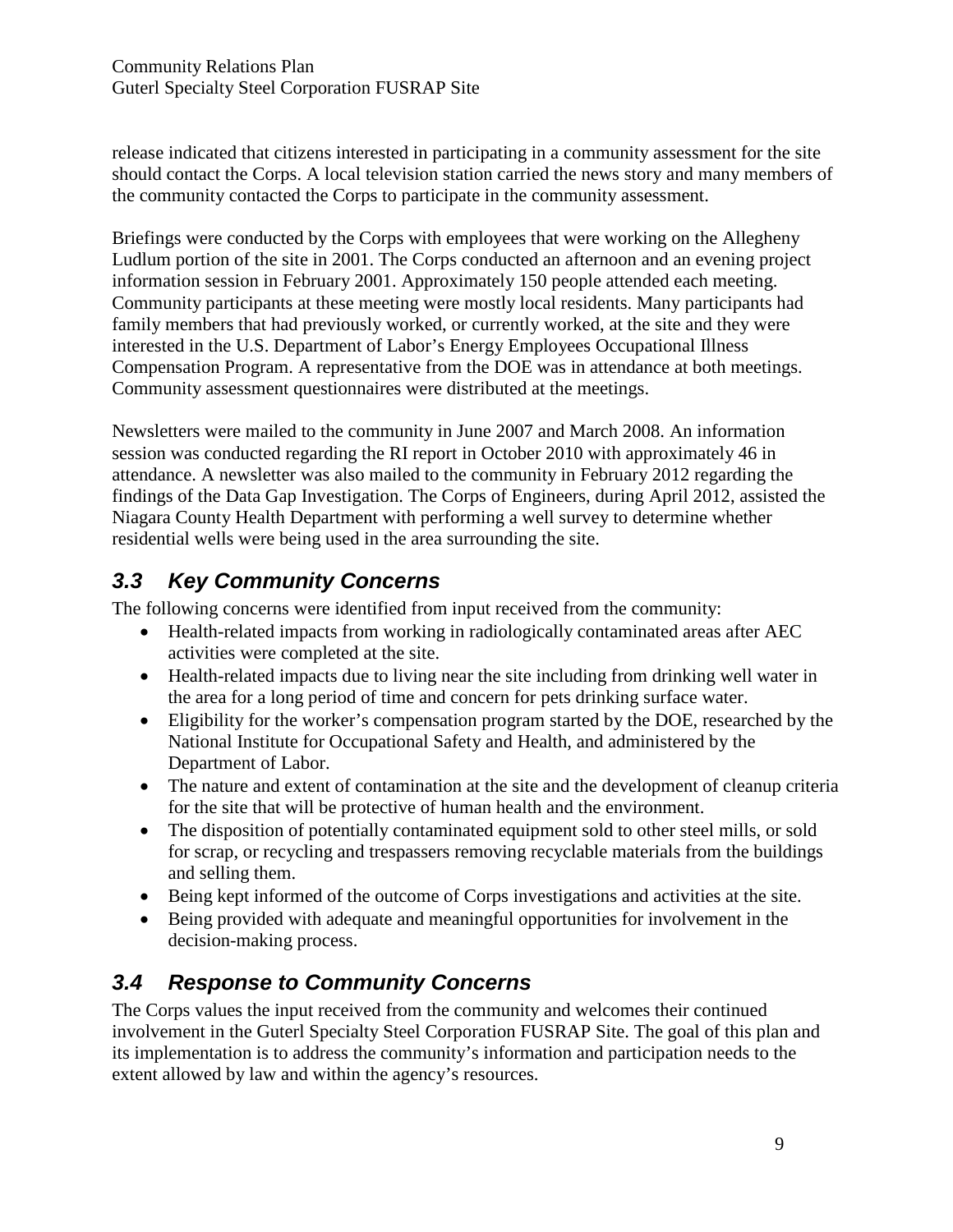The initial information session for the site was scheduled by the Corps during December 2000, but inclement weather caused the meeting facility to close for the day and the session to be postponed. Corps representatives contacted those that had participated in the community assessment interviews to let them know the meeting was cancelled. While making these calls the Corps discovered that those most interested in the site were elderly. The people that were contacted indicated that they would not have been able to attend the information session because it was being held at night and they didn't drive when it was dark. When the Corps rescheduled the session, an afternoon session was scheduled as well as an evening session so that those that did not drive at night could attend.

Also in response to concerns expressed during the community assessment interviews the Corps invited the DOE to participate in the information sessions conducted in February 2001. Representatives of the U.S. Department of Labor and the Energy Employees Occupational Illness Compensation Program participated in the information session regarding the RI report conducted during October 2010. The Corps coordinates outreach activities with the property owners, the U.S. Environmental Protection Agency (EPA), the Department of Labor, the Department of Labor's Division of Energy Employee Occupational Illness Compensation, the NYS Department of Environmental Conservation (DEC), the NYS Department of Health (DOH), and the Niagara County DOH when planning meetings.

Many of the public concerns identified by the community were addressed as the Corps progressed through the CERCLA process for the site. Major CERCLA documents are posted to the site webpage<sup>[2](#page-12-0)</sup> upon completion. A postal mailing list is maintained to ensure interested parties receive information in a timely manner. The community is able to provide information or make inquiries electronically through [fusrap@usace.army.mil,](mailto:fusrap@usace.army.mil) through a link on the website, by postal mail, or by calling a toll-free number.

Upon completion and release of the 2012 Data Gap Analysis Report, the Corps of Engineers assisted the Niagara County Department of Health with the performance of a well survey for the area surrounding the site. Corps investigations of groundwater do not indicate uranium contamination in groundwater is flowing toward residential areas.

## *3.5 Summary of Communication Needs*

The majority of those interviewed through the community assessments prefer to receive information about site activities as it becomes available through either newsletters or information sessions. Responses were split between afternoon and evening as the best time for meetings. *The Lockport Union Sun and Journal* and the Sunday edition of *The Buffalo News* were the newspapers that were most frequently subscribed to.

<span id="page-12-0"></span> <sup>2</sup> <http://www.lrb.usace.army.mil/Missions/HTRW/FUSRAP/GuterlSteelSite.aspx>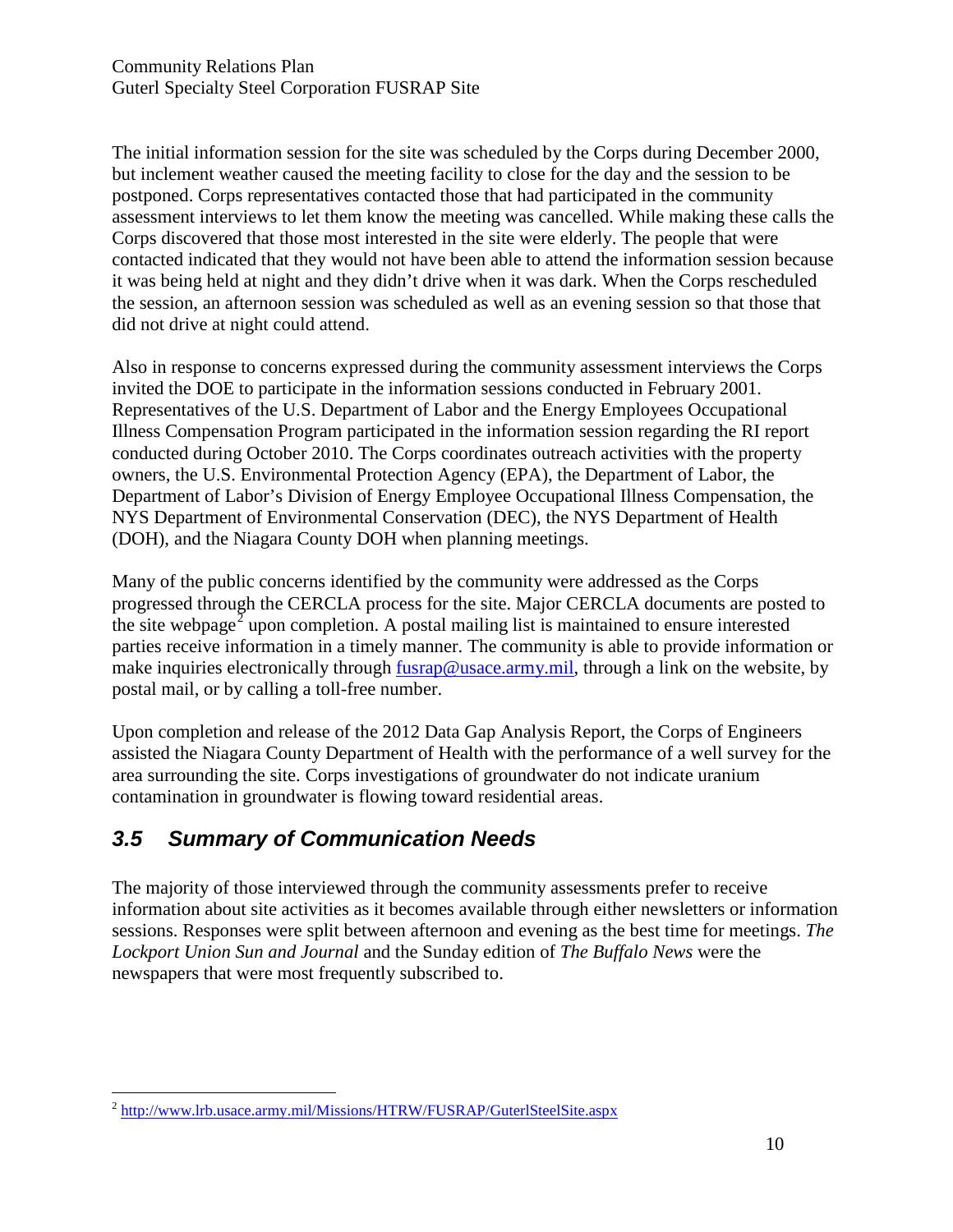# **4.0 Community Relations Plan**

### *4.1 Community Relations Goals and Plan*

The Corps is committed to informing and involving the public as it moves through the CERCLA process for the Guterl Specialty Steel Corporation FUSRAP Site. The following overall goals for the community relations program will attempt to address the expressed concerns of the community. The Corps will:

- Foster and maintain a climate of understanding and trust between the public and the Corps;
- Ensure protection of human health and the environment;
- Encourage and enable all interested members of the public to be involved and provide input;
- Foster opportunities for genuine dialogue regarding issues of importance to the community;
- Prepare information and provide opportunities for the public to fully understand, ask questions about, and provide input on the complex technical issues involved in decisionmaking for remediation of the site;
- Listen carefully to what the public expresses;
- Identify and act responsively on public concerns; and
- Allow for flexible planning to enable public comments or concerns to be considered during decision-making and prior to execution of actions.

The Corps' community relations goals and the community's expressed needs will be considered and balanced with the project's technical and scientific requirements as well as limitations on funding, staffing, and legal and contracting actions. The Corps of Engineers will focus its community relations efforts on obtaining public input on issues that are most important to the community.

The following plan is based on responses received during community interviews and addresses each issue that was identified as being important to the community.

Concern 1 and 2: Health-related impacts from working in radiologically contaminated areas after AEC activities were completed at the site, health-related impacts due to living near the site including from drinking well water in the area for a long period of time, and health-related impacts to pets drinking surface water.

Activity 1: The Corps evaluates risk, but does not determine potential health-related impacts. The Corps will continue to involve representatives of state and local agencies in the planning and review process for the site. Representatives from agencies that do evaluate health-related impacts will be invited to participate during any public meetings or information sessions.

• **Objective**: Provide agencies with accurate project information so they can assess and convey potential health-related impacts to constituencies and provide the public with a resource for accurate information regarding health-related impacts.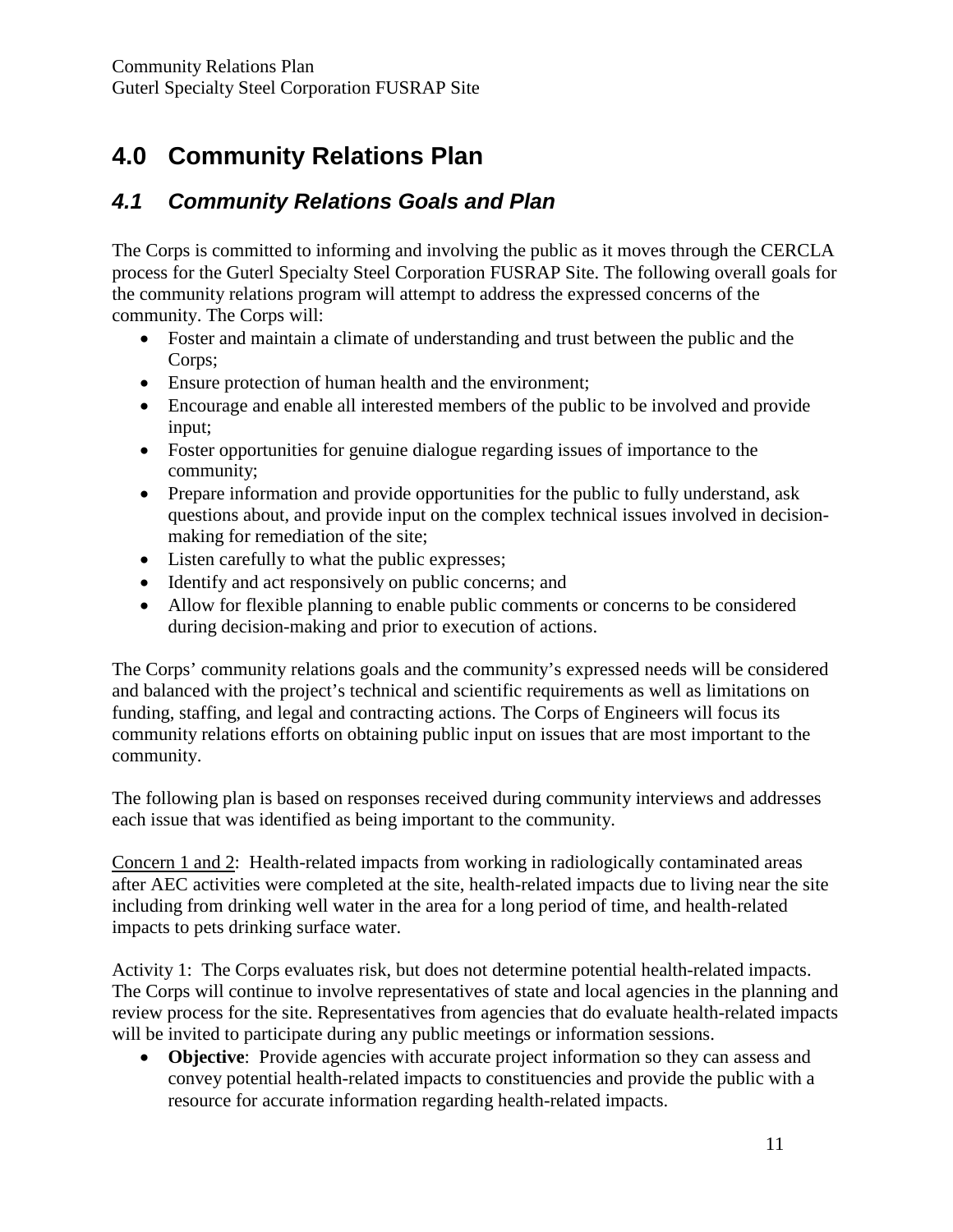- **Method**: Coordinate with the New York State Department of Health and Niagara County Department of Health representatives that are identified in Appendices B and C.
- **Timing**: The Corps will engage these agencies as necessary to discuss project progress.

Concern 3: Eligibility for the worker's compensation program started by the DOE, researched by the National Institute for Occupational Safety and Health, and administered by the Department of Labor.

Activity 3: Coordinate concerns related to this subject with the Department of Labor's Division of Energy Employees Occupational Illness Compensation.

- **Objective**: Provide the public with a resource for information regarding the compensation program.
- **Method**: Mr. David SanLorenzo is the manager of the New York Resource Center for the Energy Employees Occupational Illness Compensation Program, 6000 North Bailey, Suite 2A, Amherst, NY 14226. Inquiries or claims may be made by calling (716) 832- 6200 or toll free (800) 941-394.
- **Timing**: As required.

Concern 4: The nature and extent of contamination at the site and the development of cleanup criteria for the site that will be protective of human health and the environment.

Activity 4: Prepare and distribute site fact sheets, newsletters, technical summaries and reports.

- **Objective**: Provide citizens with current, accurate, easy to read, and understandable information about the Corps' investigation into the nature and extent of contamination at the site and the development of a remedy for the site that will be protective of human health and the environment.
- **Method**: Fact sheets, technical summaries, and reports will be made available on the web. Newsletters will be mailed to all parties on the site mailing list.
- **Timing**: The Corps will prepare fact sheets, technical summaries, reports, and newsletters, and post to the website or distribute as new information becomes available.

Concern 5: The disposition of potentially contaminated equipment sold to other steel mills, or sold for scrap, or recycling and trespassers removing recyclable materials from the buildings and selling them.

Activity 5: Maintain contact with the DOE in regard to this concern. The Corps is not authorized to address this matter. The potential for a site to be added to FUSRAP is determined by the DOE. The federal government is not the property owner and therefore does not control access to the site by trespassers.

- **Objective**: Provide DOE with information obtained from the public so that a determination can be made regarding potential FUSRAP sites caused by the potential distribution of FUSRAP-contaminated equipment and materials.
- **Method**: Email notification to DOE Office of Legacy Management.
- **Timing**: As information becomes available.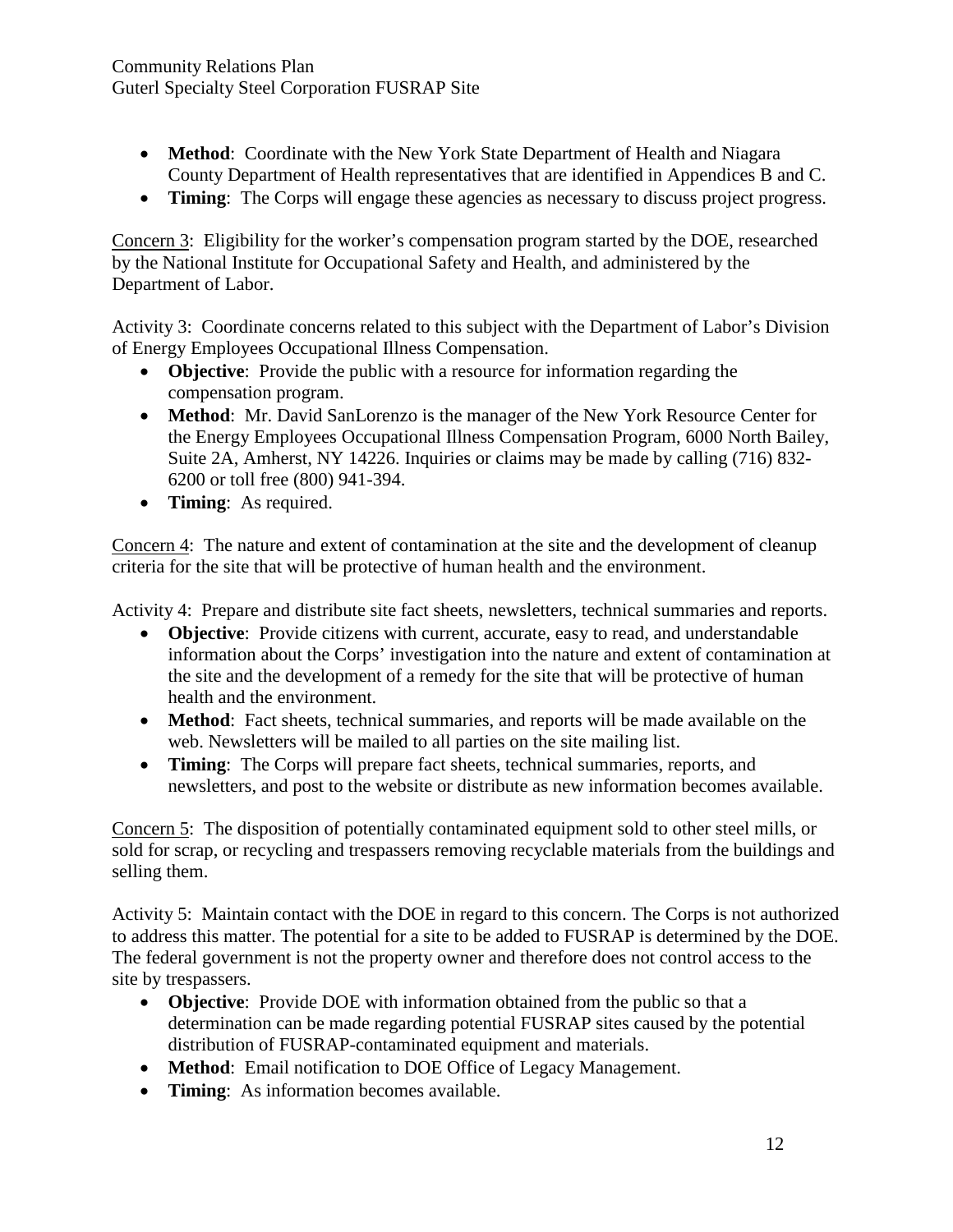Concern 6: Being kept informed of the outcome of Corps investigations and activities at the site.

Activity 6A: Designate the Outreach Program Specialist as the point of contact for questions related to site activities.

- **Objective**: Provide a single point of contact to ensure prompt, accurate, and consistent responses and information dissemination about the site.
- **Method:** is currently the Outreach Program Specialist and will handle site inquiries and serve as a point of contact for community members. In those instances where the Outreach Program Specialist may be unable to provide adequate information (such as on technical matters), inquiries will be directed to the appropriate contact.
- **Timing**: As required.

Activity 6B: Provide a toll-free "800 number" and an e-mail address for the community to contact the Corps.

- **Objective**: Enable citizens to receive the latest information available when they want it rather than having to wait for a meeting or a fact sheet.
- **Method**: The toll-free number and e-mail address will be included in any news releases, fact sheets and advertisements made that pertain to the site.
- **Timing**: Both the toll-free line, 1-800-833-6390 option 4, and the e-mail address, [fusrap@usace.army.mil,](mailto:fusrap@usace.army.mil) are currently operational.

Activity 6C: Maintain a mailing list for the site.

- **Objective**: Facilitate the distribution of site-specific information to everyone who needs or wants to be kept informed about the site.
- **Method**: The Corps established a mailing list compiled of addresses provided during community assessment interviews and from public information session sign-in sheets. The Corps also reviewed the Niagara County Tax Assessor's database and added residences in the immediate area of the site to the mailing list.
- **Timing**: Maintain the mailing list on a continual basis.

Activity 6D: Establish and maintain the administrative record file for the site.

- **Objective**: Provide a convenient location where residents can go to read and copy official documents and other pertinent information about the site and Corps activities. The administrative record file will provide the public with a repository of documents, resources, etc. used by the Corps Project Delivery Team in reaching decisions about the site.
- **Method**: The administrative record file for the site is available in the Lockport Public Library, 23 East Avenue, Lockport, NY 14095 and by appointment in the U.S. Army Corps of Engineers, Buffalo District Office, 1776 Niagara Street, Buffalo, NY 14207.
- **Timing**: Ongoing.

Activity 6E: Establish a website.

• **Objective**: To provide a publicly accessible repository with current, accurate, and understandable information about Corps activities.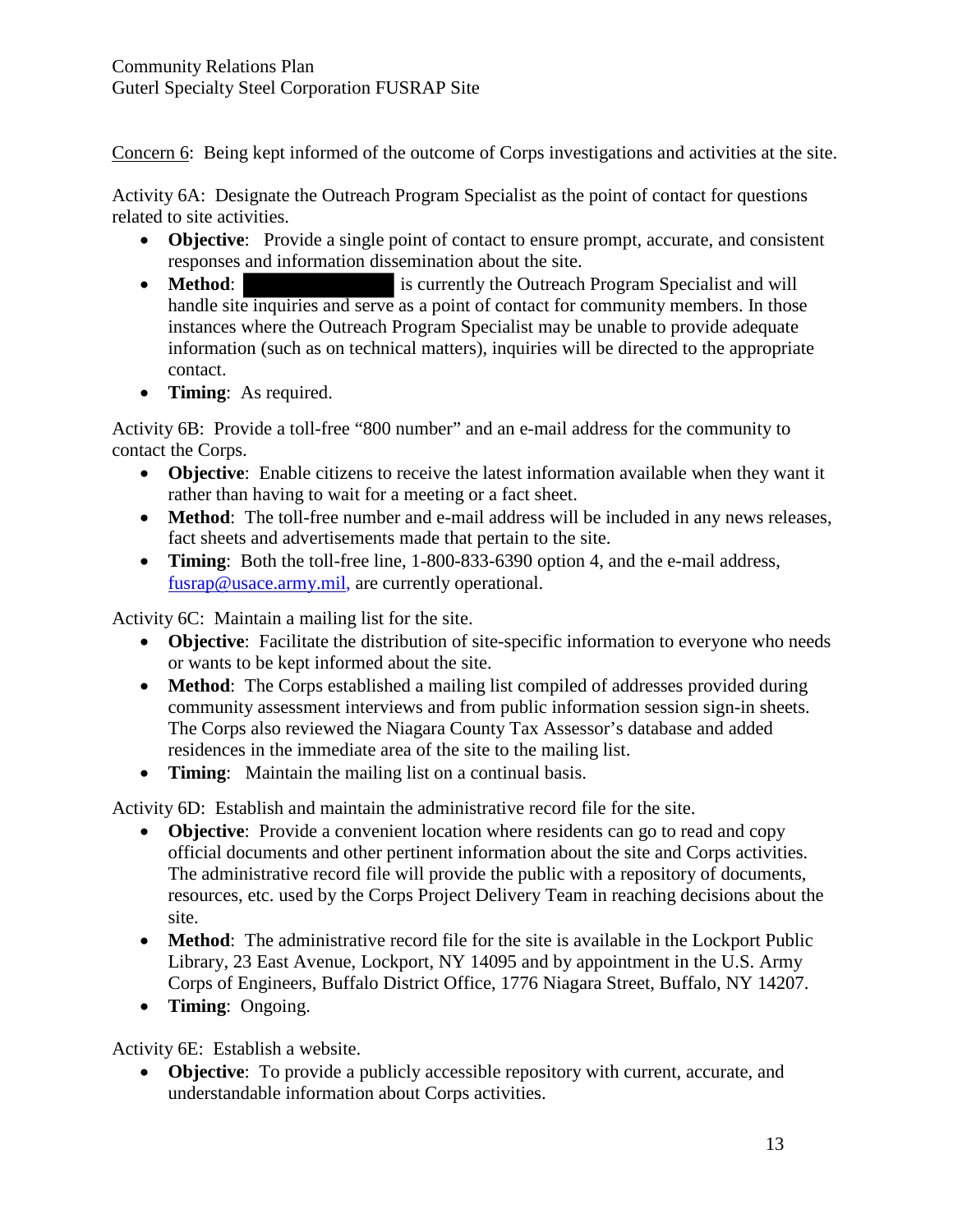- **Method**: The Corps website for the Guterl Specialty Steel Corporation FUSRAP Site is: <http://www.lrb.usace.army.mil/Missions/HTRW/FUSRAP/GuterlSteelSite.aspx>
- **Timing**: Ongoing.

Activity 6F: "Beyond the Headlines" website postings

- **Objective:** Correct factual errors or omissions in media reports on Corps projects.
- **Method:** A "Beyond the Headlines" section will be created in the News section of the Corps website for the site at: <http://www.lrb.usace.army.mil/Missions/HTRW/FUSRAP/GuterlSteelSite.aspx>
- **Timing:** "Beyond the Headlines" postings will be added to the website as necessary.

Activity 6G: Social media

- **Objective:** Expand the dissemination of information beyond those that have expressed an interest in the site in the local community.
- **Method**: Twitter, Facebook, Flickr, YouTube, and Pinterest will be used when pertinent.
- **Timing**: The Corps will explore using social media for the Guterl Specialty Steel Corporation FUSRAP Site as the opportunity presents itself.

Activity 6H: Publish announcements of report availability, comment periods, public meetings and information sessions.

- **Objective:** Ensure that the full community is informed about Corps activities for the site.
- **Method:** Create and post a display ad in local newspapers to include *The Buffalo News*, *Niagara Edition* and the *Lockport Union-Sun & Journal*. Announcements will be formatted to provide the following information at a minimum:
	- − Date, times, and location for the meeting;
	- − Statement of purpose for the meeting;
	- − Proposed agenda and structure of the meeting; and
	- − A website for supporting documents.
- **Timing:** Announcements regarding meetings will be made a minimum of 14 days in advance. Comment period announcements will be made at the beginning of a comment period.

Concern 7: Provide adequate and meaningful opportunities for community relations during decision-making activities.

Activity 7A: Information Sessions

- **Objective:** Provide the public with the opportunity to learn what FUSRAP-related contamination is on the site, how future land-use considerations will be taken into account when determining risks and how the Corps will establish a cleanup criteria if remediation is required.
- **Method:** Information sessions will be conducted in a location accessible to the community surrounding the site. Meetings will be announced a minimum of two weeks in advance. The Corps will schedule and prepare for all announced meetings. The Corps'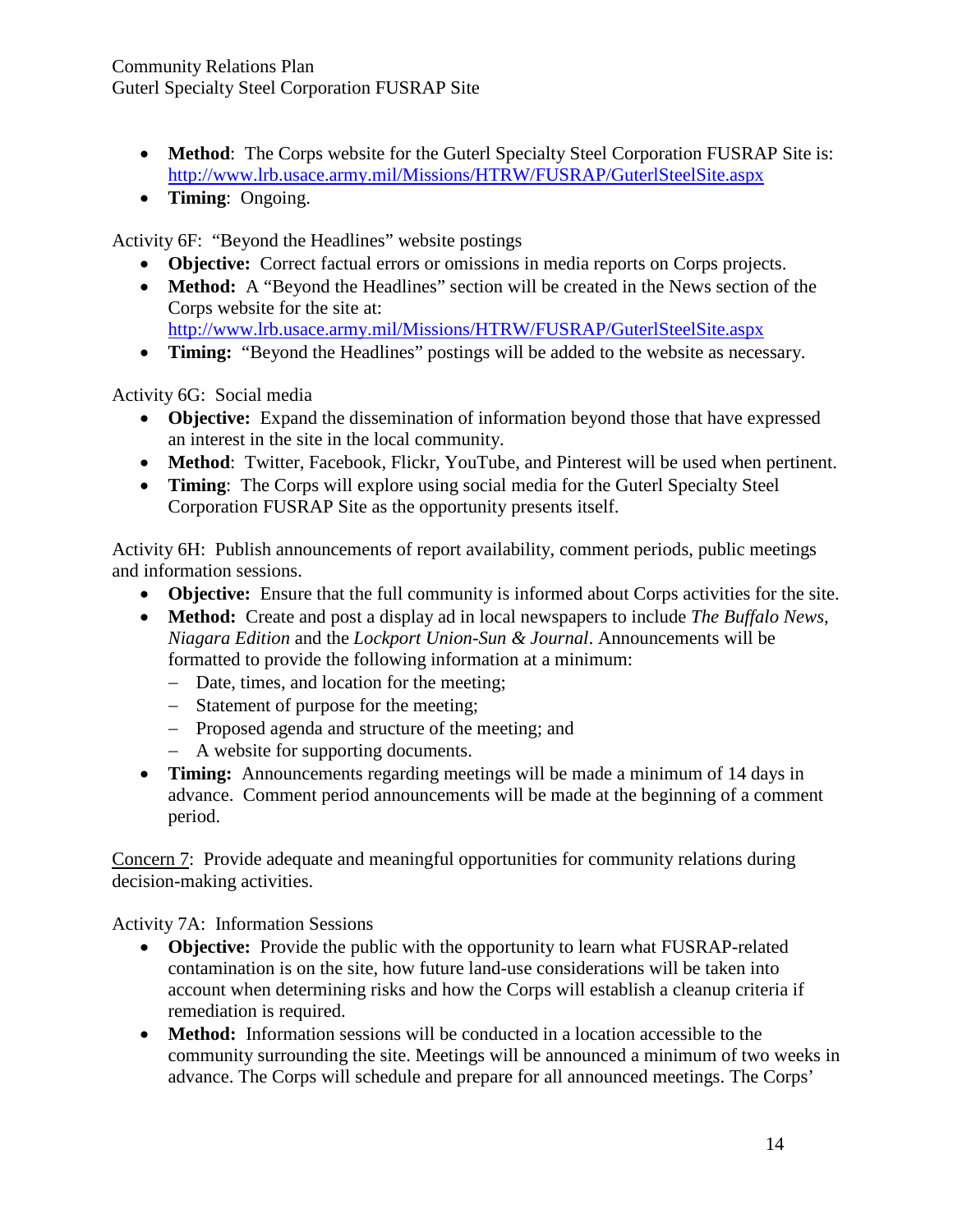Project Manager, Project Engineer, Outreach Program Specialist and other appropriate staff will attend.

• **Timing:** As necessary.

Activity 7B: Conduct a public meeting regarding the proposed plan.

- **Objective**: Receive comments from the community regarding the preferred alternative for the Guterl Specialty Steel Corporation FUSRAP Site.
- **Method**: Public meetings will be announced in the local newspapers and conducted during the comment period for the proposed plan.
- **Timing**: As required.

Activity 7C: Solicit comments during a Public Comment Period.

- **Objective**: Provide community members with an opportunity to review and comment on the proposed plan for the site. This provides the citizens with meaningful involvement in the process and also provides the site Project Delivery Team with valuable information for use in making decisions.
- **Method**: The Corps will announce the comment period upon release of the proposed plan. Announcements will appear in local newspapers. The announcements will include information on the duration of the comment period, how to submit comments, where to submit comments, etc.
- **Timing**: As required. (A comment period is required in conjunction with the release of any proposed plan and will last a minimum of 30 days.)

Activity 7D: Prepare and issue a Responsiveness Summary for the comments received during the comment period for the proposed plan with the record of decision.

- **Objective**: Summarize comments received during the comment period and provide responses to major comments.
- **Method**: The Corps will prepare a Responsiveness Summary as a section of the record of decision. Both technical and non-technical information will be conveyed in a manner that is easily understood.
- **Timing**: The Corps will issue the Responsiveness Summary as part of the record of decision.

Activity 7E: Release the community relations plan and revise it as necessary.

- **Objective**: Identify and address community needs, issues, or concerns regarding the site or the cleanup remedy.
- **Method**: The written community relations plan will be placed in the administrative record file. The plan will be revised as necessary based on input.
- **Timing**: The Corps will update the community relations plan as community concern warrants or at least every three years until the site is closed out.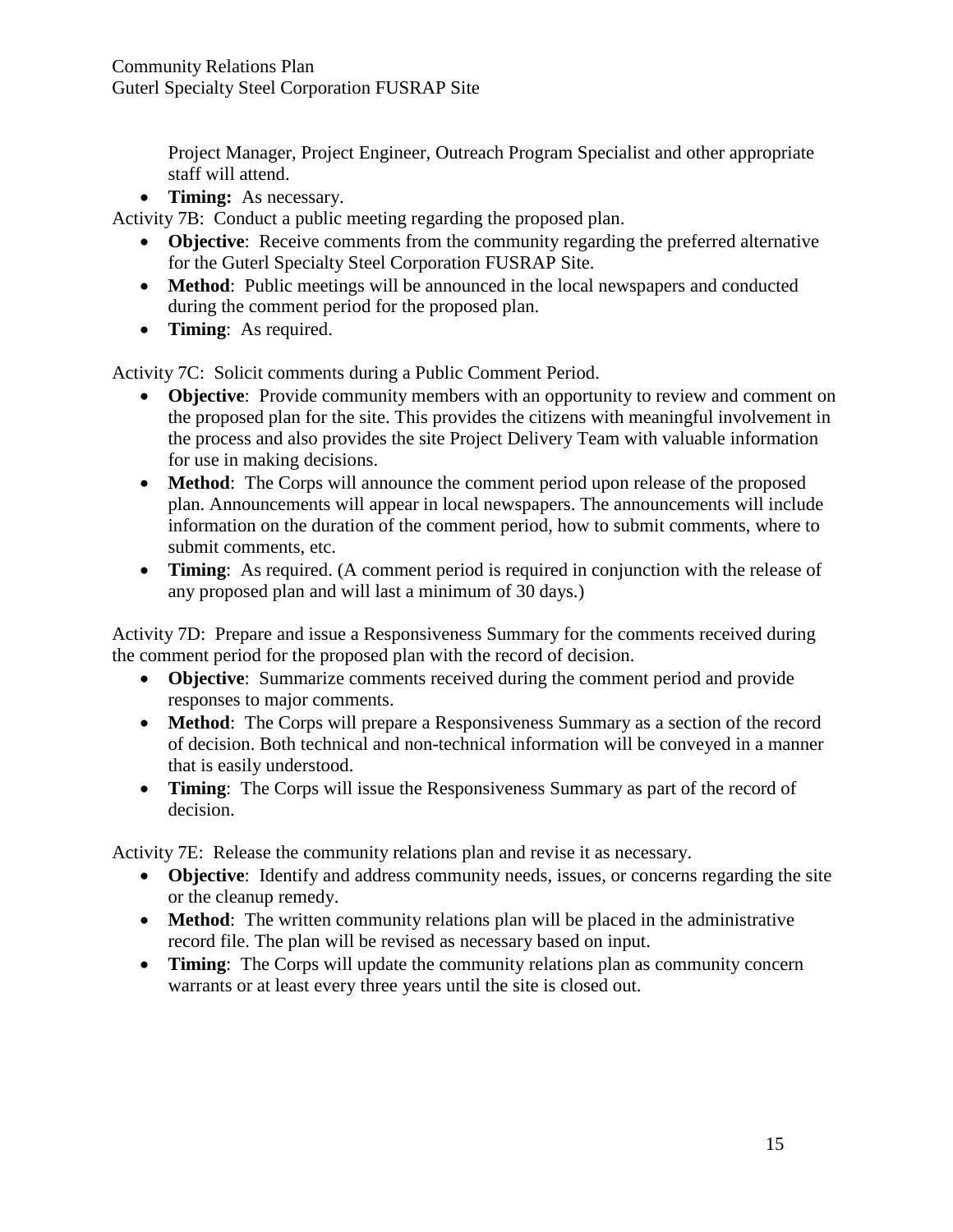### *4.2 Projected Schedule for Community Relations Activities*

| <b>ACTIVITY</b>                                      | <b>TIMEFRAME</b>                                 |
|------------------------------------------------------|--------------------------------------------------|
| 1 Designate NYS and Niagara County DOH               | Representatives are listed in Appendices B and   |
| Representatives                                      | $\overline{C}$                                   |
| 3 Designate U.S. Department of Labor Division of     | Representative is listed in Appendix B           |
| <b>Energy Employees Occupational Illness</b>         |                                                  |
| <b>Compensation Representative</b>                   |                                                  |
| 4 Prepare and distribute site fact sheets, technical | As needed                                        |
| summaries, reports and newsletters                   |                                                  |
| 5 Maintain contact with DOE Office of Legacy         | As information becomes available                 |
| Management                                           |                                                  |
| 6A Designate Outreach Program Specialist             | Complete                                         |
| 6B Provide a toll-free "800 number" and e-mail       | Currently in operation                           |
| address for the community to contact the Corps       |                                                  |
| 6C Maintain a mailing list for the site              | Ongoing                                          |
| 6D Maintain the site administrative record file      | Locations for the administrative record file are |
|                                                      | listed in Appendix I. Documents will be added    |
|                                                      | as they become available.                        |
| 6E Establish website                                 | Ongoing                                          |
| 6F "Beyond the Headlines"                            | As necessary                                     |
| 6G Social media                                      | As necessary                                     |
| 6H Newspaper announcements                           | As necessary                                     |
| 7A Information Sessions                              | As necessary                                     |
| 7B Hold public meetings                              | As required                                      |
| 7C Solicit comments during a Public Comment          | As required                                      |
| Period                                               |                                                  |
| 7D Prepare and issue a Responsiveness Summary        | Following public comment periods                 |
| 7E Issue the community relations plan and revise     | Complete. Will be updated as needed,             |
| the plan as necessary                                | depending on the phase of the CERCLA             |
|                                                      | process                                          |

# **5.0 References**

U.S. Army Corps of Engineers (USACE) 2011, EP 200-3-1, *Environmental Quality Public Participation Requirements for Defense Environmental Restoration Program*, September.

USACE 2008, *Formerly Used Defense Sites Program Public Involvement Toolkit*, January.

USACE 2004, ER 200-3-1, *Environmental Quality Formerly Used Defense Sites Program Policy*, Chapter 8, May.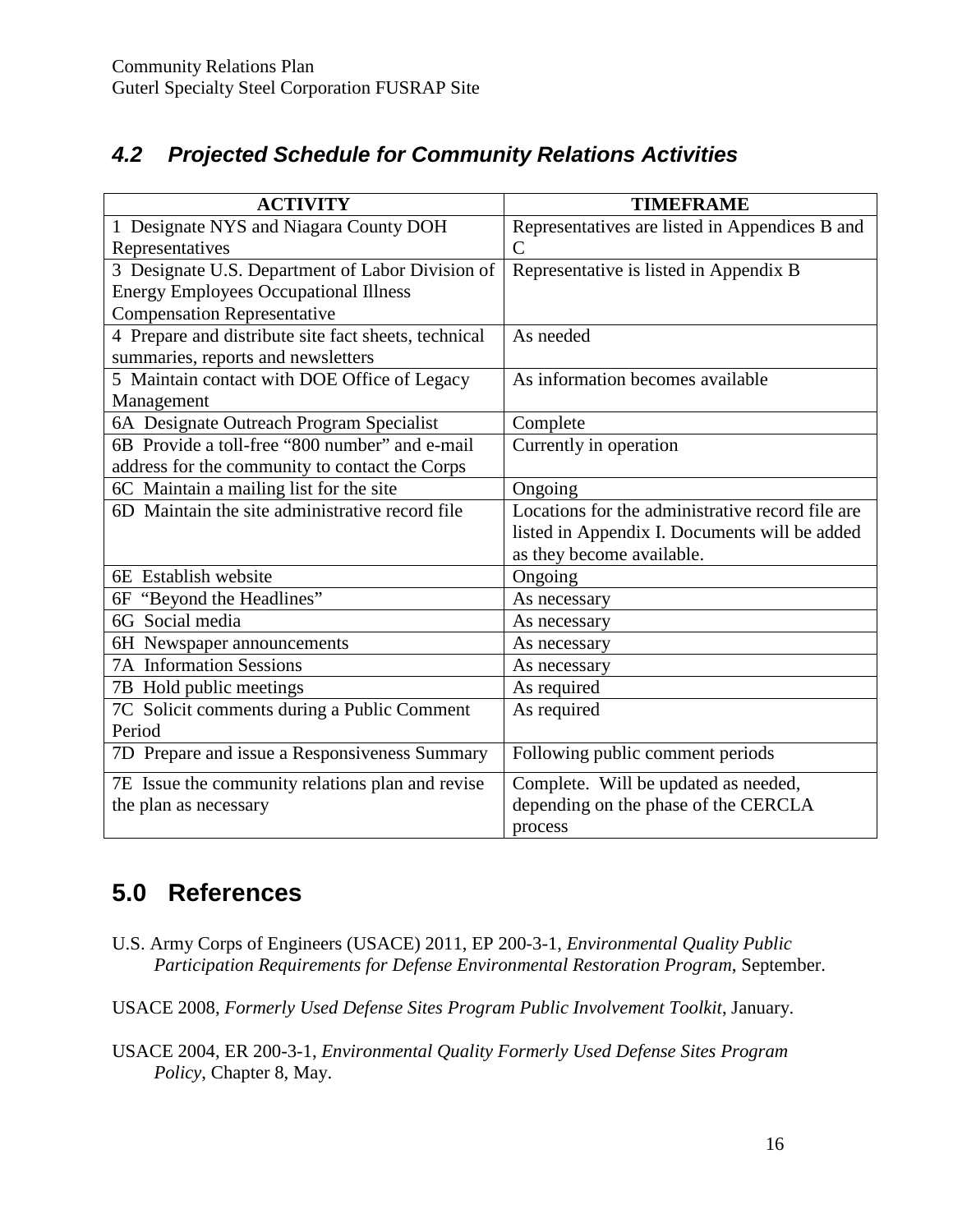# **Appendix A - U.S. Army Corps of Engineers Project Delivery Team**

U. S. Army Corps of Engineers, Buffalo District 1776 Niagara Street Buffalo, NY 14207 [fusrap@usace.army.mil](mailto:fusrap@usace.army.mil) 800-833-6390 Option 4

Special Projects Team Lead

Project Manager

Project Engineer

Outreach Program Specialist

Regional Technical Specialist

Risk Assessor

Health Physicist

Chemist

Hydrogeologist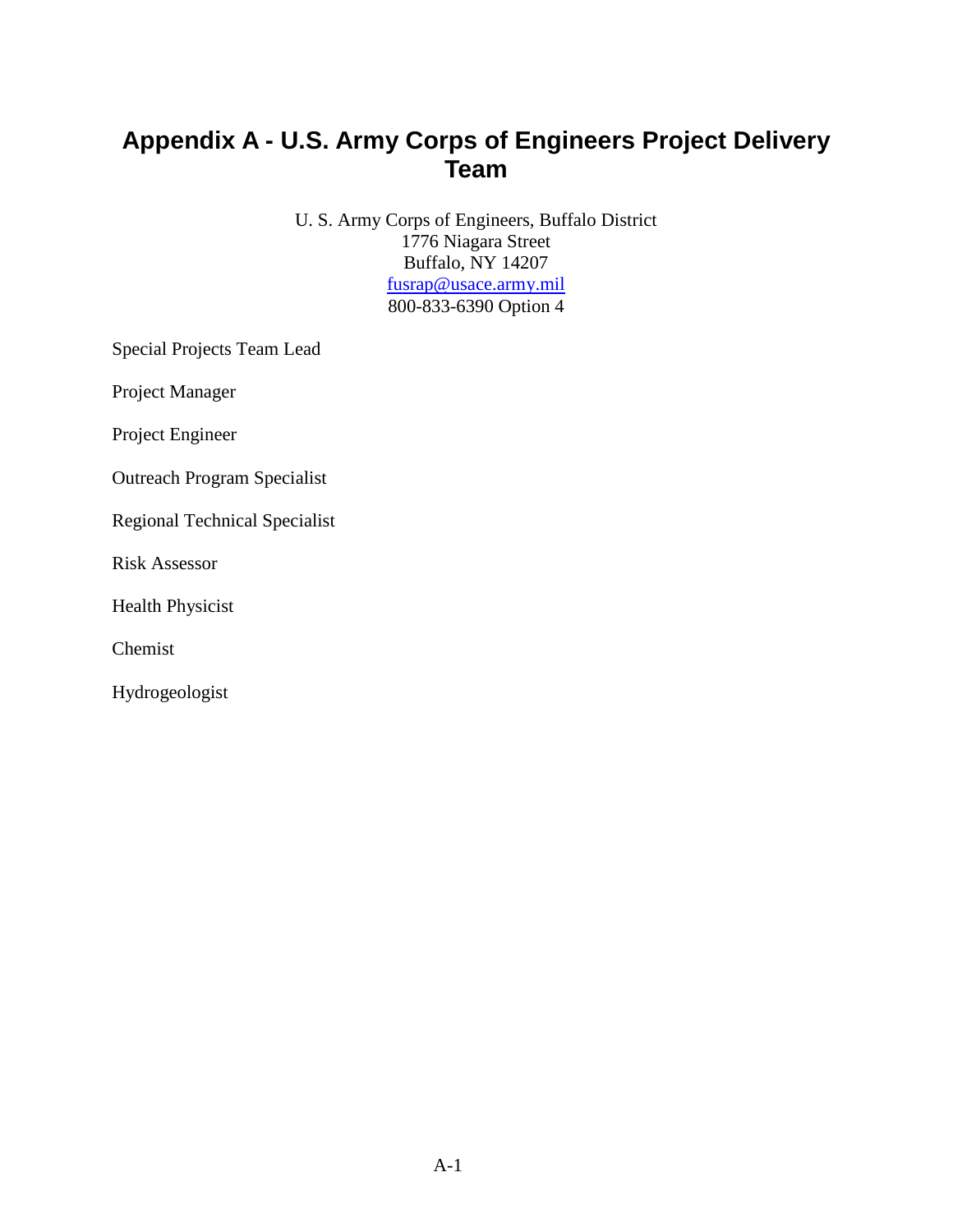# **Appendix B - Federal Elected Officials and Agency Representatives**

#### **U. S. Senate**

- Honorable Kirsten Gillibrand, Buffalo/Western New York Office: United States Senator, Larkin at Exchange, 726 Exchange Street, Suite 511, Buffalo, NY 14210; (716) 854-9725; Fax: (716) 854- 9731. Washington Office: United States Senate, 478 Russell, Washington, DC 20510; (202) 224- 4451; Fax: (202) 228-0282.
- Honorable Chuck Schumer, Buffalo Office: United States Senator, 130 South Elmwood Avenue #660, Buffalo, NY 14202; (716) 846-4111; Fax: 716-846-4113. Washington Office: 322 Hart Senate Building, Washington, DC 20510; (202) 224-6542; Fax: (202) 228-3027.

#### **U. S. House of Representatives**

Honorable Chris Collins, 27th Congressional District, District office: Representative in Congress, 27th District; 2813 Wehrle Drive, Suite 13, Williamsville, NY 14221; (716) 634-2324; Fax: (716) 631- 7610. Washington: 1117 Longworth House Office Building, Washington, DC 20515; (202)-225- 5265; Fax: (202) 225-5910.

#### Federal Agency Contacts

#### **U. S. Department of Labor**

Mr. David San Lorenzo, New York Resource Center, Energy Employees Occupational Illness Compensation Program, 6000 North Bailey, Suite 2A, Amherst, NY 14226 (716) 832-6200 or Toll free (800) 941-3943; newyork.center@rrohio.com.

#### **U. S. Environmental Protection Agency**

- Mr. Paul Giardina, USEPA Region 2, Radiation and Indoor Air Branch, 290 Broadway, 28<sup>th</sup> Floor, New York, New York 10007-1866; (212) 637-4007.
- Mr. Mike Basile, USEPA Public Affairs Specialist, Western New York Public Information Office, 186 Exchange Street, Buffalo, NY 14204, (716) 551-4410.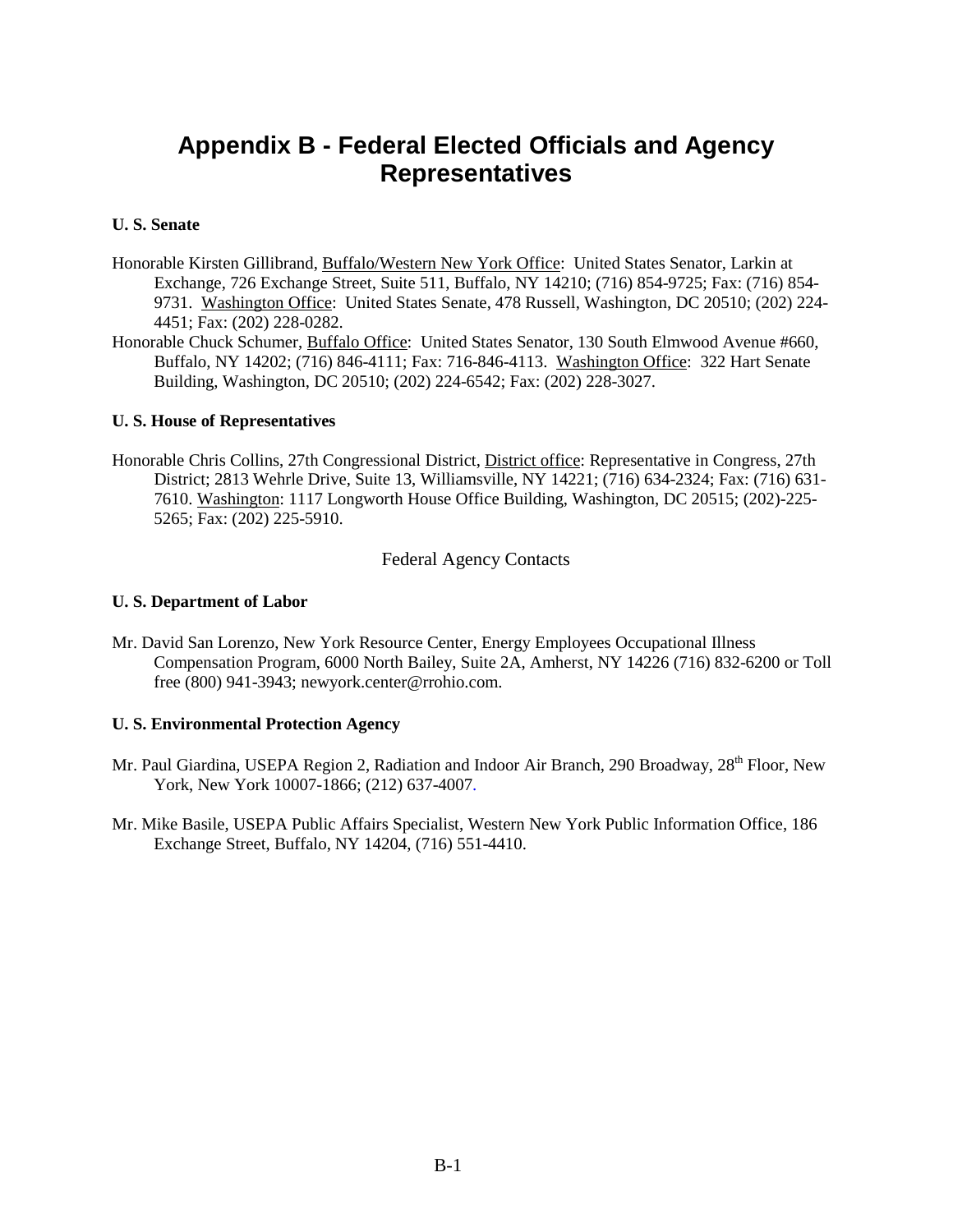# **Appendix C - State Officials and Agency Representatives**

#### **New York Elected State Officials**

- Honorable Andrew A. Cuomo, Governor of New York; State Capitol, Albany, NY 12224; (518) 474- 8390, Fax: (518) 474-3767.
- Honorable Robert G. Ortt**,** New York State Senator, 62nd Senatorial District, District Office: 175 Walnut Street, Suite 6, Lockport, NY 14094; (716) 434-0680, Fax: (716) 434-3297. Albany Office:Room 815, Legislative Office Building, Albany, NY 12247; (518) 455-2024.
- Honorable Jane L. Corwin, New York State Assemblywoman, 144<sup>th</sup> Assembly District, District Office: 8180 Main Street, Clarence, NY 14221; (716) 839-4691. Albany Office: Room 446, Legislative Office Building, Albany, NY 12248; (518) 455-4601.

#### **New York State Regulatory Contacts**

- Mr. James B. Harrington, Director, Remedial Bureau A, New York State Department of Environmental Conservation, 625 Broadway, 12<sup>th</sup> Floor, Albany, NY 12233-7255; (518) 402-9625; Fax: (518) 402-9027.
- Ms. Cynthia Costello, Chief, Environmental Radiation Section, New York State Department of Health, 547 River Street, Room 530, Troy, New York 12180-2216.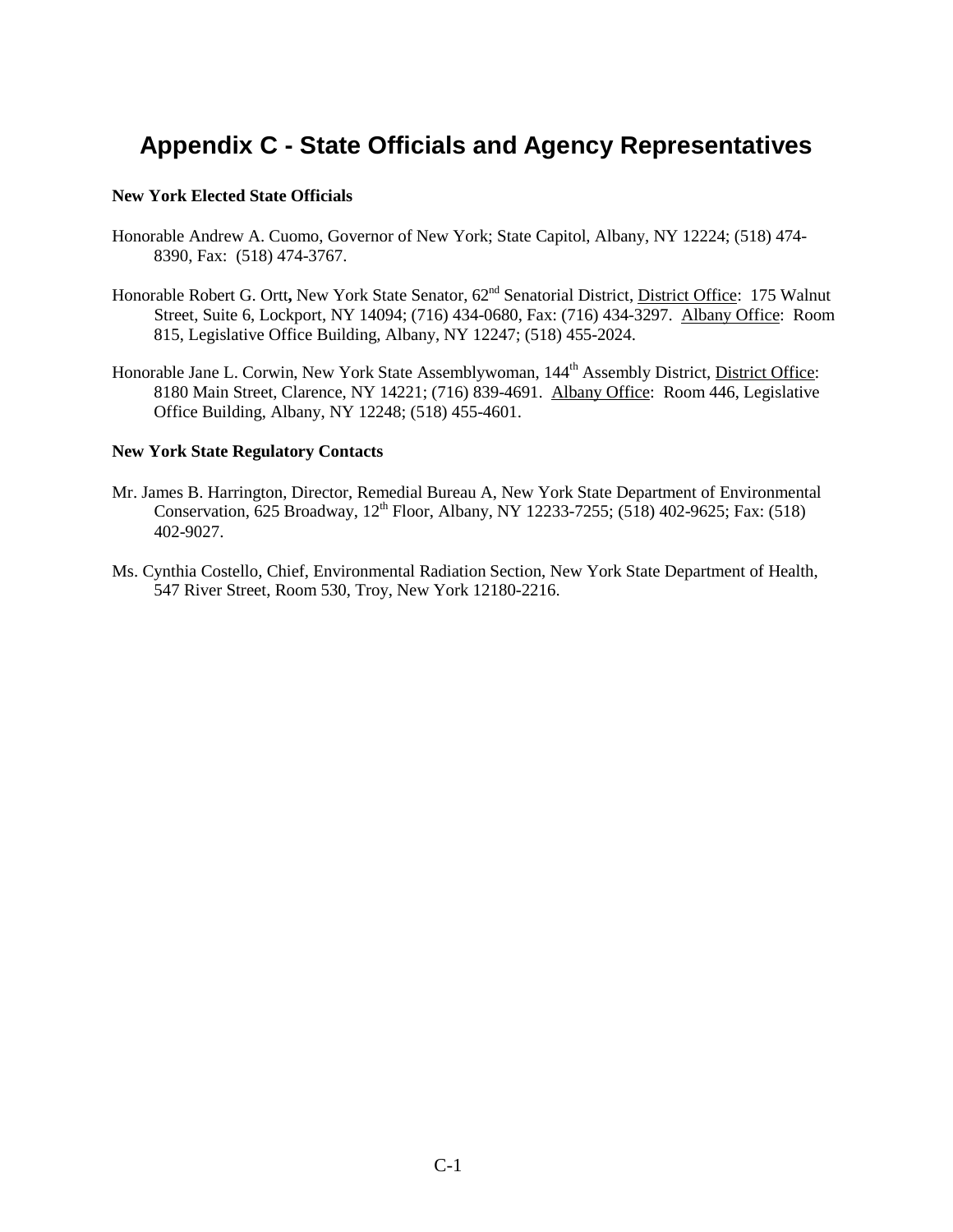# **Appendix D - Local Contacts**

#### **Niagara County**

Honorable William L. Ross, Chairman, Niagara County Legislature, 6761Walmore Road, Niagara Falls, NY 14304; (716) 731-5949; e-mail: [william.ross@niagaracounty.com.](mailto:william.ross@niagaracounty.com)

Honorable Anthony J. Nemi, Niagara County Legislature, 11<sup>th</sup> District, 67 South New York Street, Lockport, NY 14094; (716) 434-0133, e-mail: Anthony.nemi@niagaracounty.com.

- Mr. Paul Dicky, Niagara County Health Department, 5467 Upper Mountain Road, Suite 100, Lockport, NY 14094; (716) 439-7595.
- Ms. Amy Fisk, Niagara County Department of Economic Development, 6311 Inducon Corporate Drive, Suite 1, Sanborn, NY 14132; (716) 287-8754, e-mail: [amy.fisk@niagaracounty.com.](mailto:amy.fisk@niagaracounty.com)

#### **City of Lockport**

Lockport Municipal Building One Locks Plaza Lockport, NY 14094

Honorable Anne E. McCaffrey, Mayor, (716) 439-6665, Fax: (716) 439.6668.

Alderwoman Kathryn Fogle, Common Council 3rd Ward - 35 Bacon Street, Lockport, NY 14094, (716) 433-5173.

Mr. Norman Allen, Director of Engineering/Public Works, (716) 439-6750[, nallen@elockport.com.](mailto:nallen@elockport.com)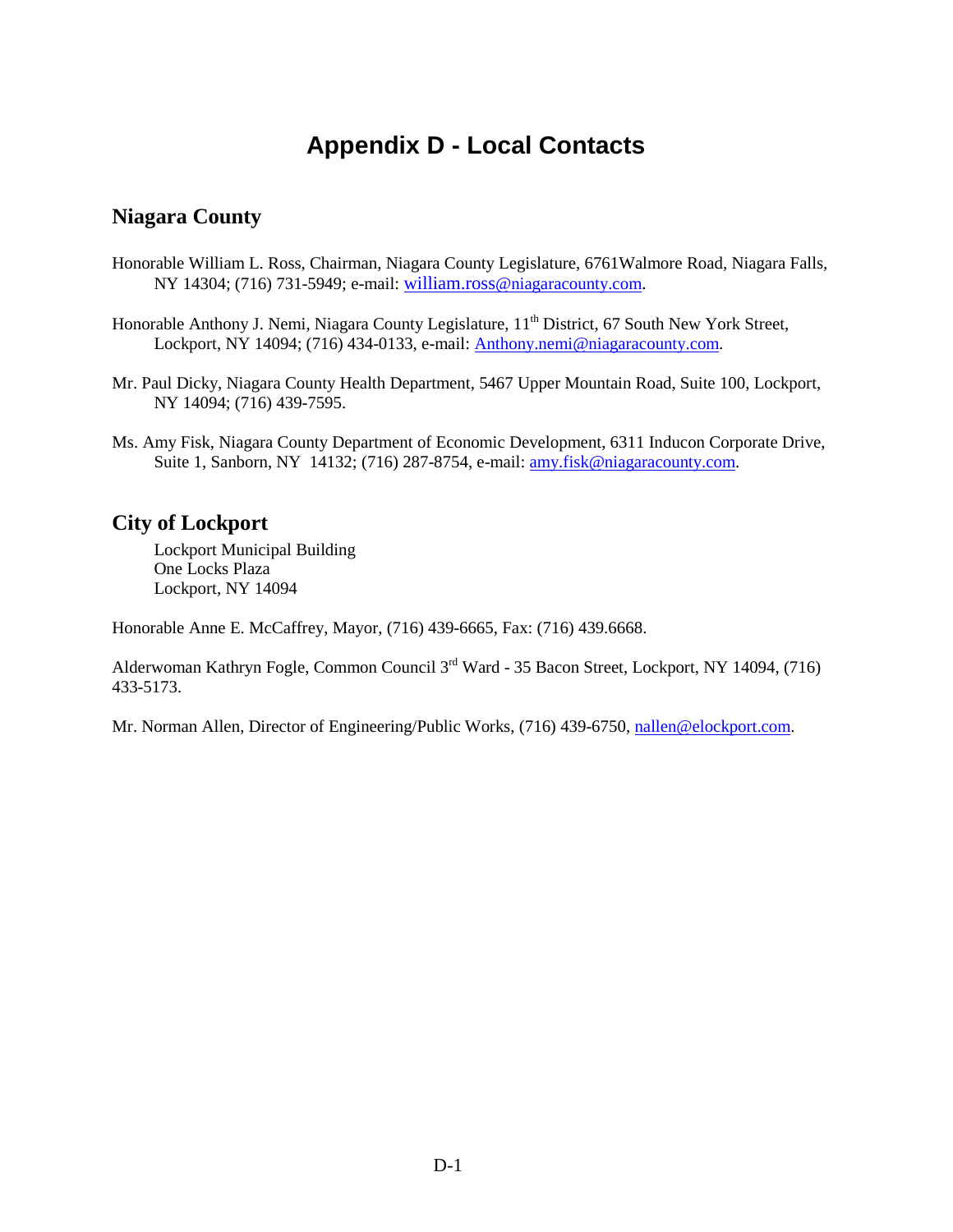# **Appendix E - Environmental and Active Citizen Groups**

The Corps is unaware of any environmental citizen's action groups currently in the Lockport area.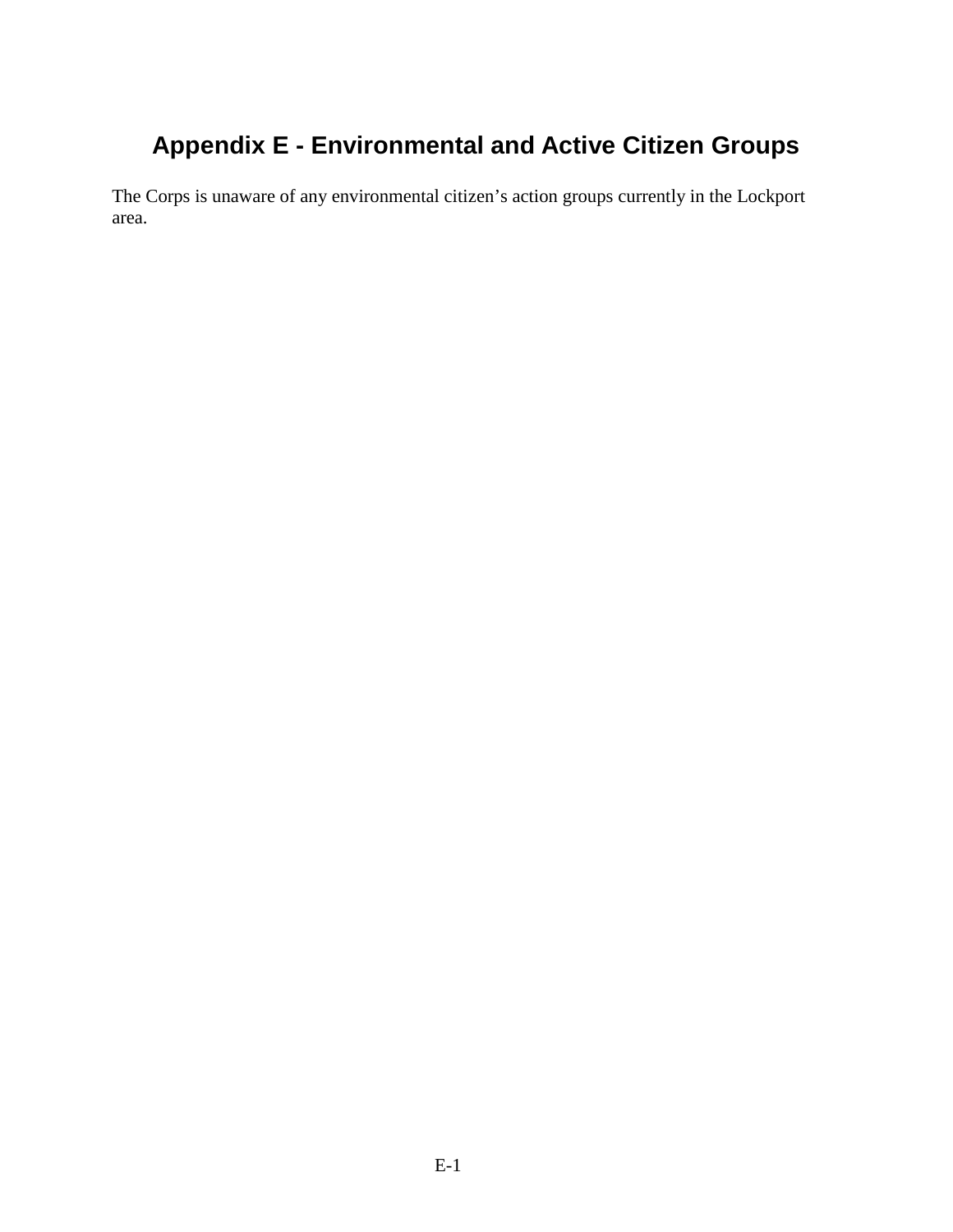# **Appendix F - Adjacent Property Owners**

# **Adjacent Property Owners**

Mr. Reg Buri, Allegheny Technologies Inc. Allvac, 695 Ohio Street, Lockport, NY 14094; (716) 439-5305.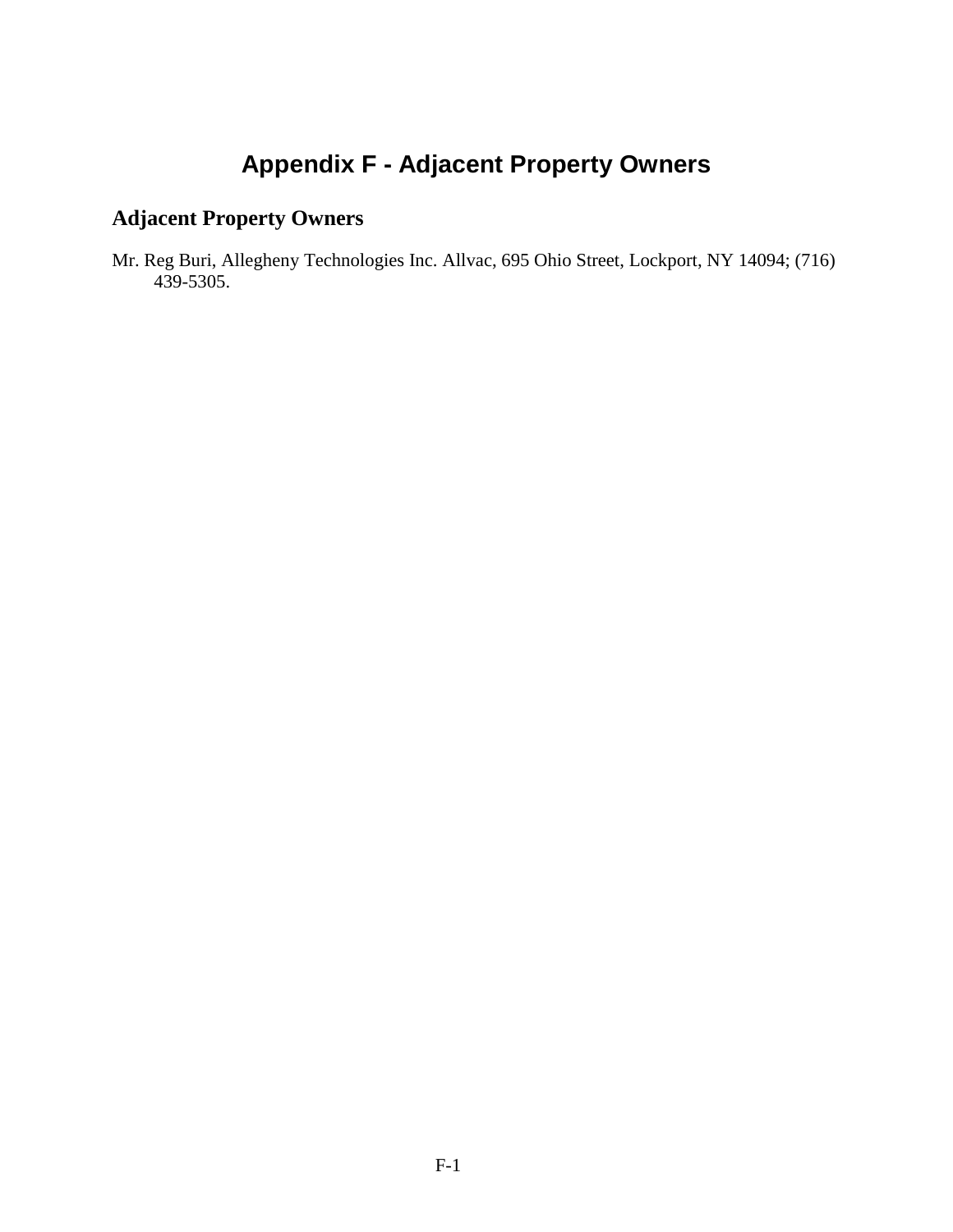## **Appendix G - Media Contacts**

#### **Newspapers**

Lockport Union-Sun & Journal 170 East Avenue Lockport, NY 14094

Ads: Ms. Andrea Trippie (716) 282-2311, ext 2240; Fax: 282-1643; [e-mail: andrea.trippi@ niagara-gazette.com](mailto:e-mail:%20%20andrea.trippi@%20niagara-gazette.com) Column inches: 2-column 3.417; 3-column 5.187" Environmental Reporter: Philip Gambini, (716) 282-2311

The Buffalo News 1 Fountain Plaza Buffalo, NY 14240

Ads: Ms. Marcy Lombardo (716) 849-5535, Fax: (716) 949-3455; e-mail: [mlombardo@buffnews.com](mailto:mlombardo@buffnews.com) Column inches: 1-column 1.729; 2-column 3.558, 3-column" Tear Sheets: (716) 849-5453 News Niagara Reporter: Nancy Fischer (716) 849-4604

#### **Television**

WGRZ-TV (channel 2) Assignment Editor 259 Delaware Avenue Buffalo, NY 14202 (716) 849-2222 (Switchboard), (716) 849-2200 (Direct); Fax: (716) 849-7602

WIVB-TV (channel 4) and WNLO (channel 23) Assignment Editor 2077 Elmwood Ave. Buffalo, NY 14207 (716) 876-7333; Fax: (716) 874-8173

WKBW-TV Assignment Editor 7 Broadcast Plaza Buffalo, NY 14202 (716) 845-6100; Fax: (716) 856-8784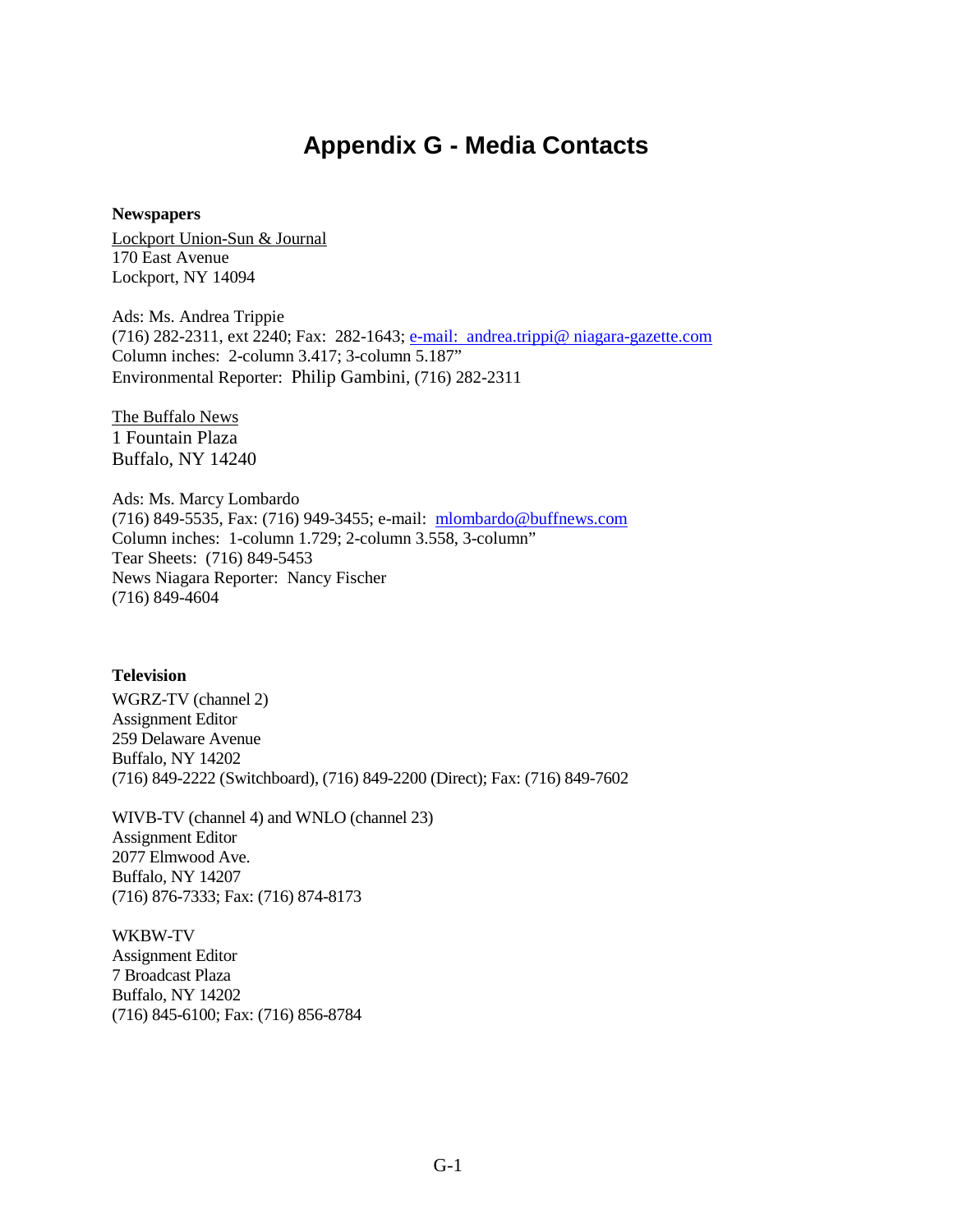#### **Television (Continued)**

Lockport Community TV Attn: Community Bulletin Board (Rich) 293 Niagara Lockport, NY 14094 One month in advance e-mail to: <u>[lctv@lctv.net](mailto:lctv@lctv.net)</u> (word document, pictures - jpg file) (716) 434-1733; Fax: (716) 434-2837

**Radio**  WLVL Radio News Director 320 Michigan Street P.O. Box 477 Lockport, NY 14095 (716) 433-5944; Fax: (716) 433-6588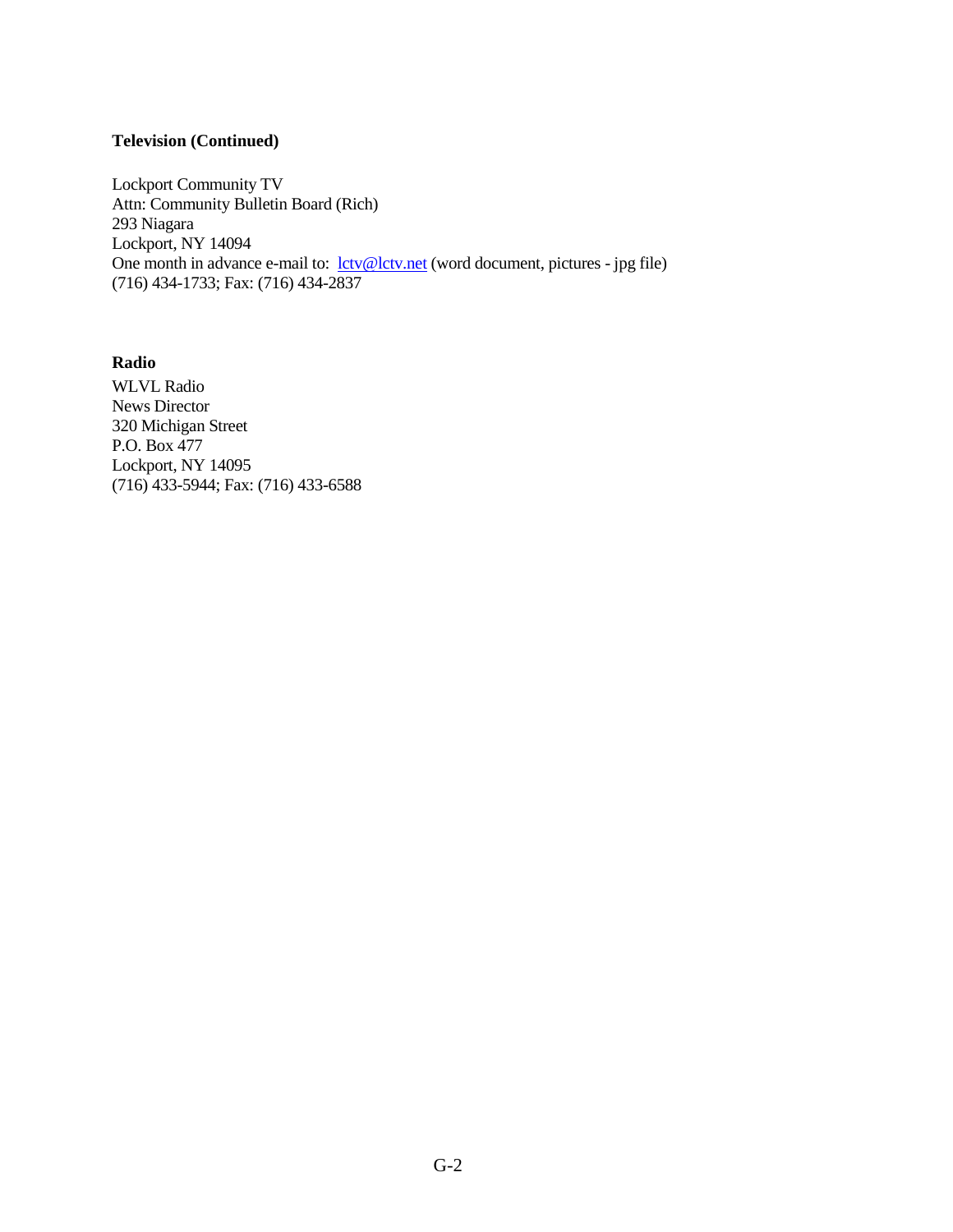# **Appendix H - Meeting Locations**

South Lockport Fire Company - Recreation hall corner of Ruhlman Road & South Transit Road, Lockport, NY 14094; (716) 434-4626.

Holiday Inn - [515 South Transit Road, Lockport, NY, 14094; \(716\) 434-6151.](http://www.ichotelsgroup.com/h/d/hi/1/en/hotel/llkpt/transportation)